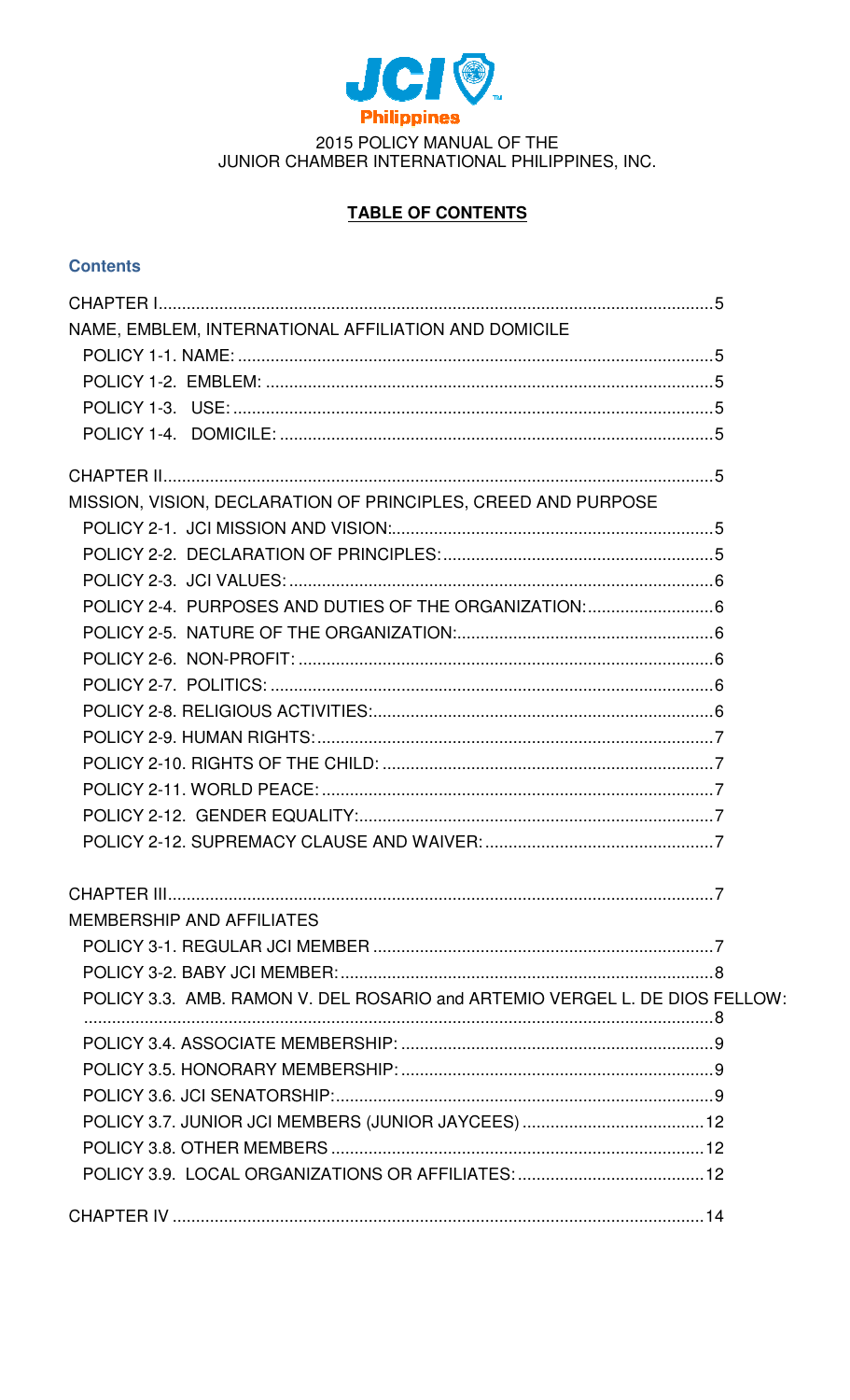| THE GENERAL ASSEMBLY                                                      |
|---------------------------------------------------------------------------|
|                                                                           |
|                                                                           |
|                                                                           |
|                                                                           |
|                                                                           |
|                                                                           |
| THE NATIONAL CONVENTION                                                   |
|                                                                           |
|                                                                           |
|                                                                           |
|                                                                           |
| <b>NATIONAL BOARD</b>                                                     |
|                                                                           |
|                                                                           |
|                                                                           |
|                                                                           |
|                                                                           |
| THE EXECUTIVE COMMITTEE                                                   |
|                                                                           |
|                                                                           |
|                                                                           |
|                                                                           |
|                                                                           |
|                                                                           |
| OFFICERS, ELECTION, TENURE AND QUALIFICATIONS                             |
|                                                                           |
|                                                                           |
| POLICY 8.3. CONTINUED MEMBERSHIP AND LOCAL ORGANIZATION AFFILIATION<br>18 |
|                                                                           |
|                                                                           |
| POWERS AND DUTIES OF NATIONAL OFFICERS                                    |
|                                                                           |
| POLICY 9.2. CHARGING AND INDUCTION OF NATIONAL BOARD MEMBERS AND CHAPTER  |
|                                                                           |
|                                                                           |
| POLICY 9.4. NATIONAL EXECUTIVE VICE-PRESIDENT (NEVP)20                    |
|                                                                           |
|                                                                           |
|                                                                           |
|                                                                           |
| POLICY 9.10. IMMEDIATE PAST NATIONAL PRESIDENT (IPNP)21                   |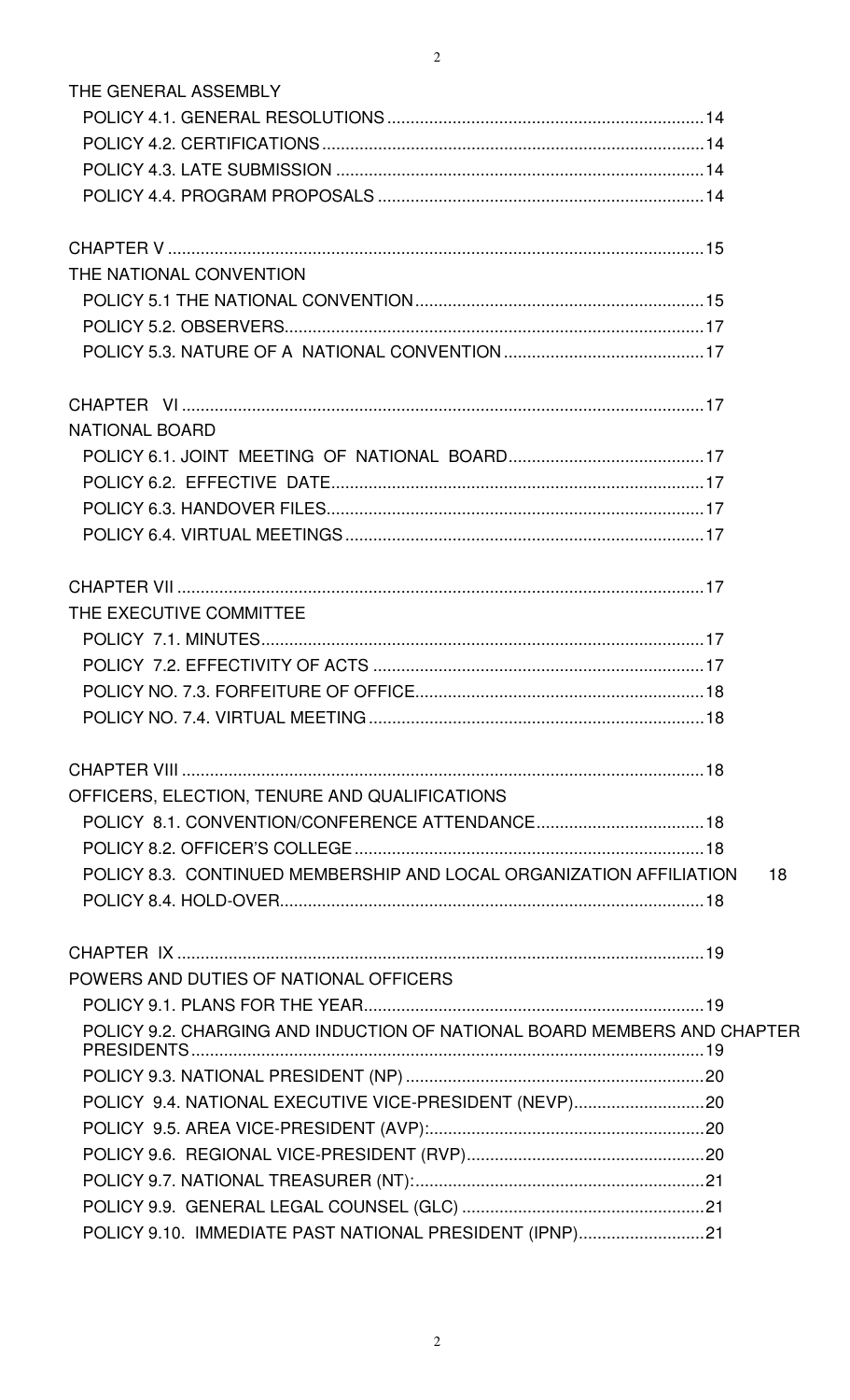| EXECUTIVE DIRECTOR (ED) AND THE NATIONAL SECRETARIAT              |  |
|-------------------------------------------------------------------|--|
|                                                                   |  |
|                                                                   |  |
|                                                                   |  |
|                                                                   |  |
| POLICY 10.5. JCI PHILIPPINES (JCIP) NATIONAL SECRETARIAT 22       |  |
|                                                                   |  |
|                                                                   |  |
|                                                                   |  |
|                                                                   |  |
| POLICY 10.9. ADDITIONAL QUALIFICATIONS OF EXECUTIVE DIRECTOR22    |  |
|                                                                   |  |
|                                                                   |  |
|                                                                   |  |
| <b>CONSTITUTIONAL COMMISSIONS</b>                                 |  |
| POLICY 11.1. FAILURE TO FULFILL MANDATORY REQUIREMENTS 23         |  |
|                                                                   |  |
|                                                                   |  |
| POLICY 11.2. VOTER'S REGISTRATION FORM AND VOTER'S ID 23          |  |
|                                                                   |  |
|                                                                   |  |
| POLICY 11.5. NOMINEE'S APPEARANCE BEFORE NOMINATION'S COMMITTEE23 |  |
|                                                                   |  |
|                                                                   |  |
|                                                                   |  |
|                                                                   |  |
|                                                                   |  |
| AREAS AND REGIONS                                                 |  |
|                                                                   |  |
|                                                                   |  |
|                                                                   |  |
|                                                                   |  |
|                                                                   |  |
|                                                                   |  |
|                                                                   |  |
| <b>FINANCES AND DUES</b>                                          |  |
|                                                                   |  |
|                                                                   |  |
|                                                                   |  |
|                                                                   |  |
|                                                                   |  |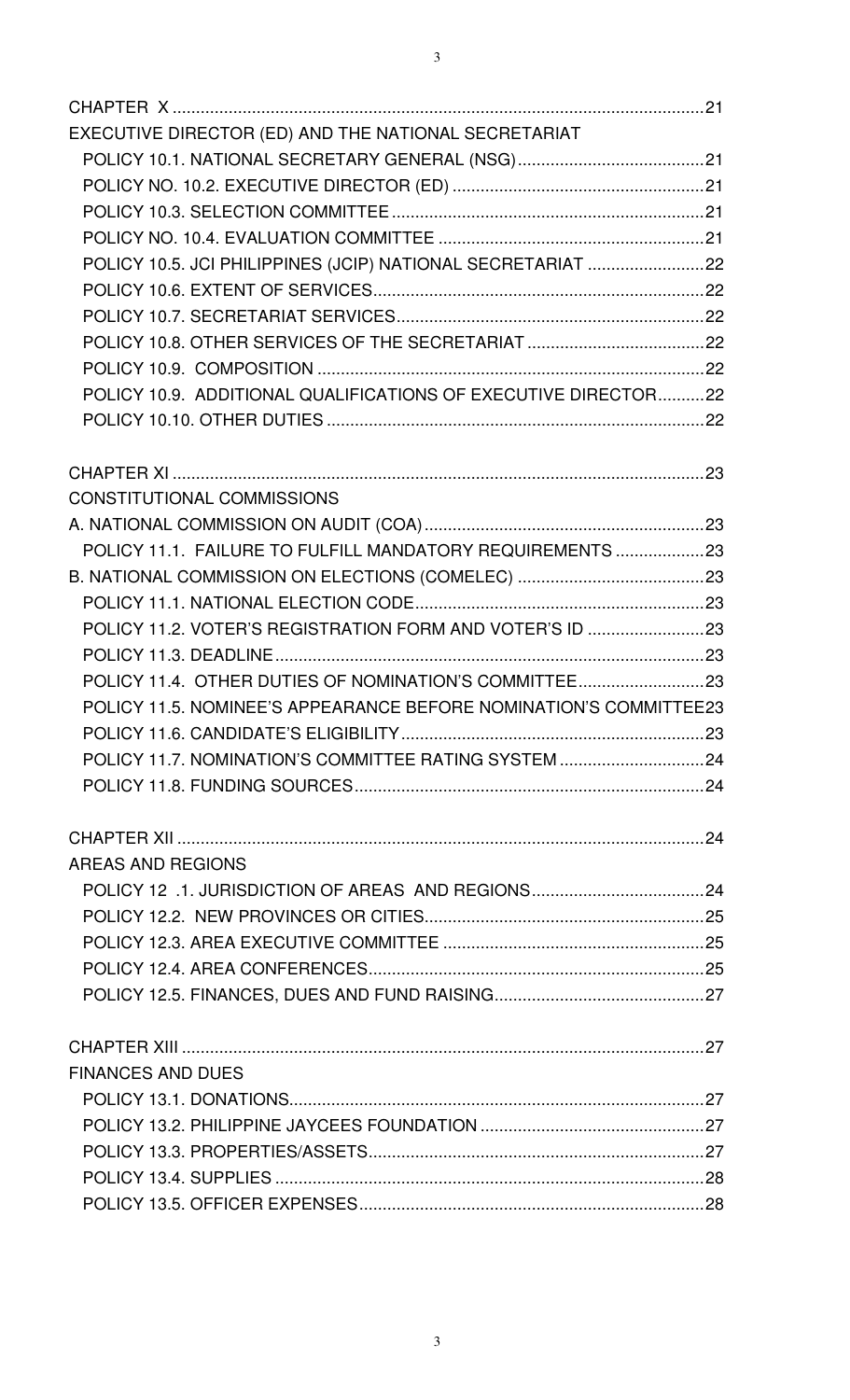| PROGRAM OF ACTIVITIES                                                                                                          |  |
|--------------------------------------------------------------------------------------------------------------------------------|--|
| POLICY 14.1. RULES OF PROCEDURE DURING PLENARY SESSION 29                                                                      |  |
|                                                                                                                                |  |
|                                                                                                                                |  |
|                                                                                                                                |  |
|                                                                                                                                |  |
|                                                                                                                                |  |
|                                                                                                                                |  |
| POLICY MANUAL                                                                                                                  |  |
|                                                                                                                                |  |
| GRIEVANCE COMMITTEE AND DISCIPLINARY BOARD                                                                                     |  |
|                                                                                                                                |  |
| POLICY 15.2. RULES OF PROCEDURE FOR DISCIPLINARY BOARD 32                                                                      |  |
|                                                                                                                                |  |
| <b>AMENDMENTS</b>                                                                                                              |  |
| POLICY 16.1. CONSTITUTIONAL AMENDMENTS REVIEW COMMITTEE (CARC).33<br>POLICY 17.2. SUBMISSION AND CONSIDERATION OF AMENDMENTS33 |  |
| TRANSITORY PROVISIONS AND EFFECTIVITY                                                                                          |  |
|                                                                                                                                |  |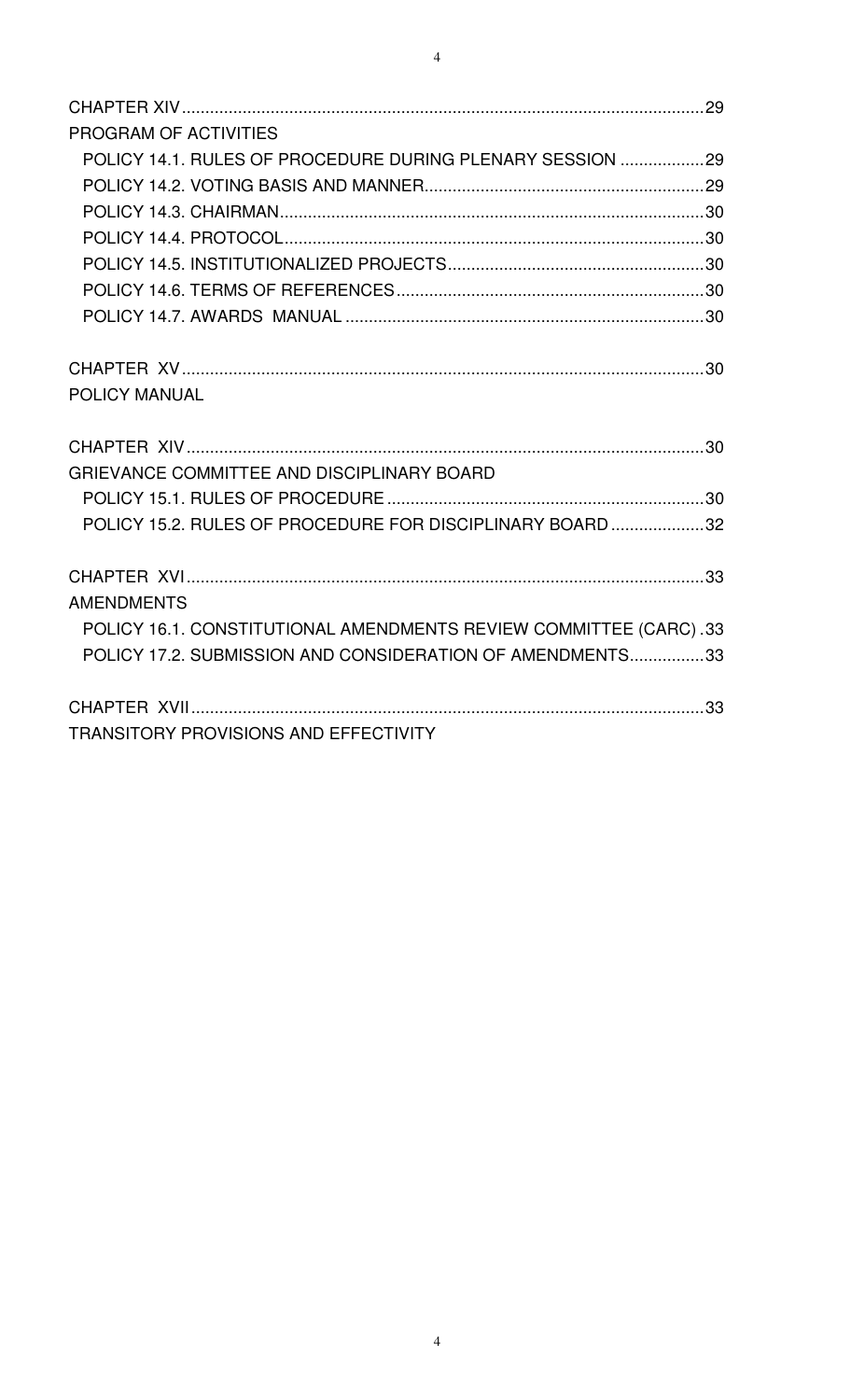# **POLICY MANUAL OF THE JUNIOR CHAMBER INTERNATIONAL PHILIPPINES**

5

### **CHAPTER I NAME, EMBLEM, INTERNATIONAL AFFILIATION AND DOMICILE**

# **POLICY 1-1. NAME:**

Section 1. The National Organization (hereinafter referred to in this Policy Manual as the "Organization") adopts the name of "Junior Chamber International Philippines". Local Organizations (hereinafter referred to in this Policy Manual as "LOs") shall adopt the same. Any other name currently used by the LO shall be indicated as parenthetical appendage or in smaller types.

To illustrate:

For the Organization: Junior Chamber International Philippines

For the LOs: Junior Chamber International Dagupan, Inc.

# **POLICY 1-2. EMBLEM:**

**Section 1.**The emblem of the International and National Organizations shall be printed as follows:



# **POLICY 1-3. USE:**

**Section 1.** Limit. The use of the name and emblem shall be limited to:

- a. LOs and individual members of this Organization who are in good standing and duly registered in the National Organization's records;
- b. The areas and regions of the organization (e.g., Junior Chamber International Metro Area, Junior Chamber International – Southern Tagalog East Region, etc.);
- c. The JCI Philippines Foundation (Philippine Jaycees Foundation)under SEC Reg. No 11695);
- d. The JCI Senate Philippines Inc.;
- e. Others not enumerated, upon written consent of the National President and pursuant to the objectives of the organization (i.e., program partners, sponsors, etc.)

**Section 2.** Forfeiture. The right to use the name and emblem shall automatically and forthwith be forfeited upon the termination of any member's affiliation. A local organization who is not in good standing cannot use the same until such time that it shall have re-established its being in good standing as set forth in the Constitution and in this Policy Manual or within the time limits set by the National Board.

# **POLICY 1-4. DOMICILE:**

**Section 1.**The headquarters of the Organization is located in 14 Don A. Roces Ave., Quezon City, Metro Manila, Philippines.

# **CHAPTER II**

# **MISSION, VISION, DECLARATION OF PRINCIPLES, CREED AND PURPOSE**

# **POLICY 2-1. JCI MISSION AND VISION:**

**SECTION 1.**MISSION: "To provide development opportunities that empower young people to create positive change"

**SECTION 2.** VISION: "To be the leading global network of young active citizens"

# **POLICY 2-2. DECLARATION OF PRINCIPLES:**

**SECTION 1.** The principles of the JCI inspired by the JCI Values, are based upon a belief in: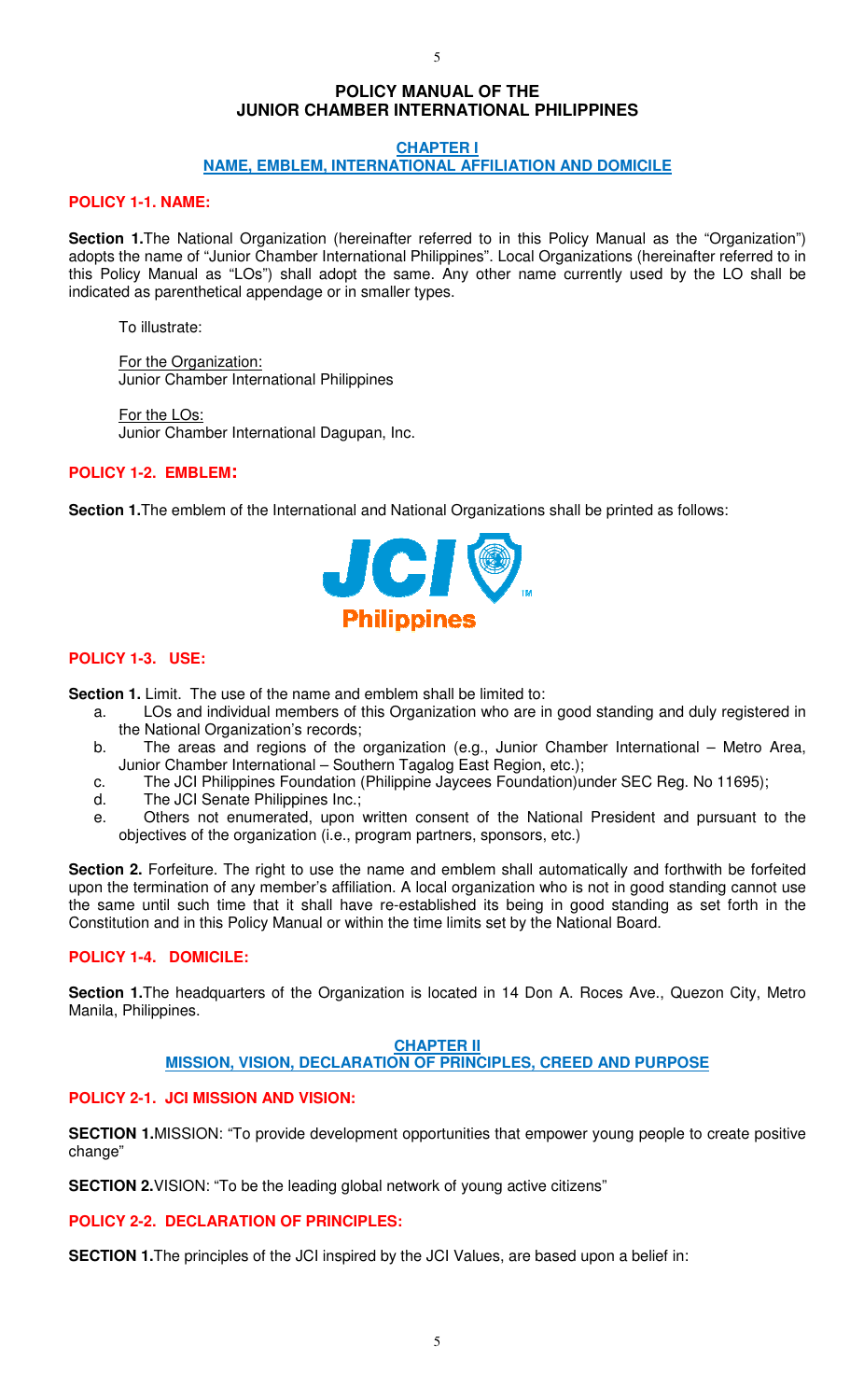- a. Faith in God
- b. The brotherhood of man
- c. Individual freedom and dignity
- d. Government of laws
- e. The value of human personality, and
- f. Service to humanity

# **POLICY 2-3. JCI VALUES:**

**SECTION 1.**The JCI members shall be guided by the following JCI Values:

We believe.

That faith in God gives meaning and purpose to human life;

- That the brotherhood of man transcends the sovereignty of nations;
- That economic justice can best be won by free men through free enterprise;

That government should be of laws rather than of men;

That earth's greatest treasure lies in human personality;

And that service to humanity is the best work of life.

# **POLICY 2-4. PURPOSES AND DUTIES OF THE ORGANIZATION:**

**SECTION 1.**The purposes of the Organization inspired by the Declaration of Principles shall be:

- a. To develop and advance the purpose of JCI ;
- b. To coordinate the activities of its members to achieve these purposes;
- c. To promote the extension of membership to all young people;
- d. To promote the concept of universal interdependence.

**SECTION 2.** To achieve the purposes of the Junior Chamber, the organization shall, among others:

- a. Coordinate the activities of chapters within the NOM;
- b. Give guidance and direction to LOs;
- c. Promote LO development and sound LO management;
- d. Promote extension within local chapters, regions or areas;
- e. Encourage inter-chapter visits;
- f. Hold an annual convention where members determine the policies and projects for the future;
- g. Hold regional or area meetings where members determine the policies and projects for their particular region and/or area;
- h. Conduct, promote and coordinate projects that members have decided to adopt as national projects;
- i. Conduct, promote and coordinate projects of the inter National Organization which the NOM shall be participating in;
- j. Present the declared views of the members to the appropriate authority when so directed by the members or by the General Assembly;
- k. Represent the members and present their views at JCI meetings;
- l. Conduct training courses for officers and members;
- m. Recognize outstanding achievements by members and local affiliates or LOs; and,
- n. Offer and give assistance to the local organizations when appropriate.

# **POLICY 2-5. NATURE OF THE ORGANIZATION:**

**SECTION 1.**The nature of the Organization shall be "Global leadership of active citizens"

# **POLICY 2-6. NON-PROFIT:**

**SECTION 1.** The Organization is not organized for profit and no part of its income or net earning shall be distributed or shall inure to the benefit of any officer, member or trustee. Any net proceeds which the Organization may obtain as in incident of its operation or from the implementation of any project shall be devoted to the furtherance of the purposes of which this Organization has been founded.

# **POLICY 2-7. POLITICS:**

**SECTION 1.** The Organization and its affiliates shall refrain from partisan political activity of any kind. Any officer in a national or local position shall be considered automatically on leave of absence from his position from the first day of the campaign period up to the election day where such position is contested.

# **POLICY 2-8. RELIGIOUS ACTIVITIES:**

**SECTION 1.** While the organization shall refrain from sectarian or religious activities, this shall not be construed as a prohibition upon any member organization from engaging in religious activities which are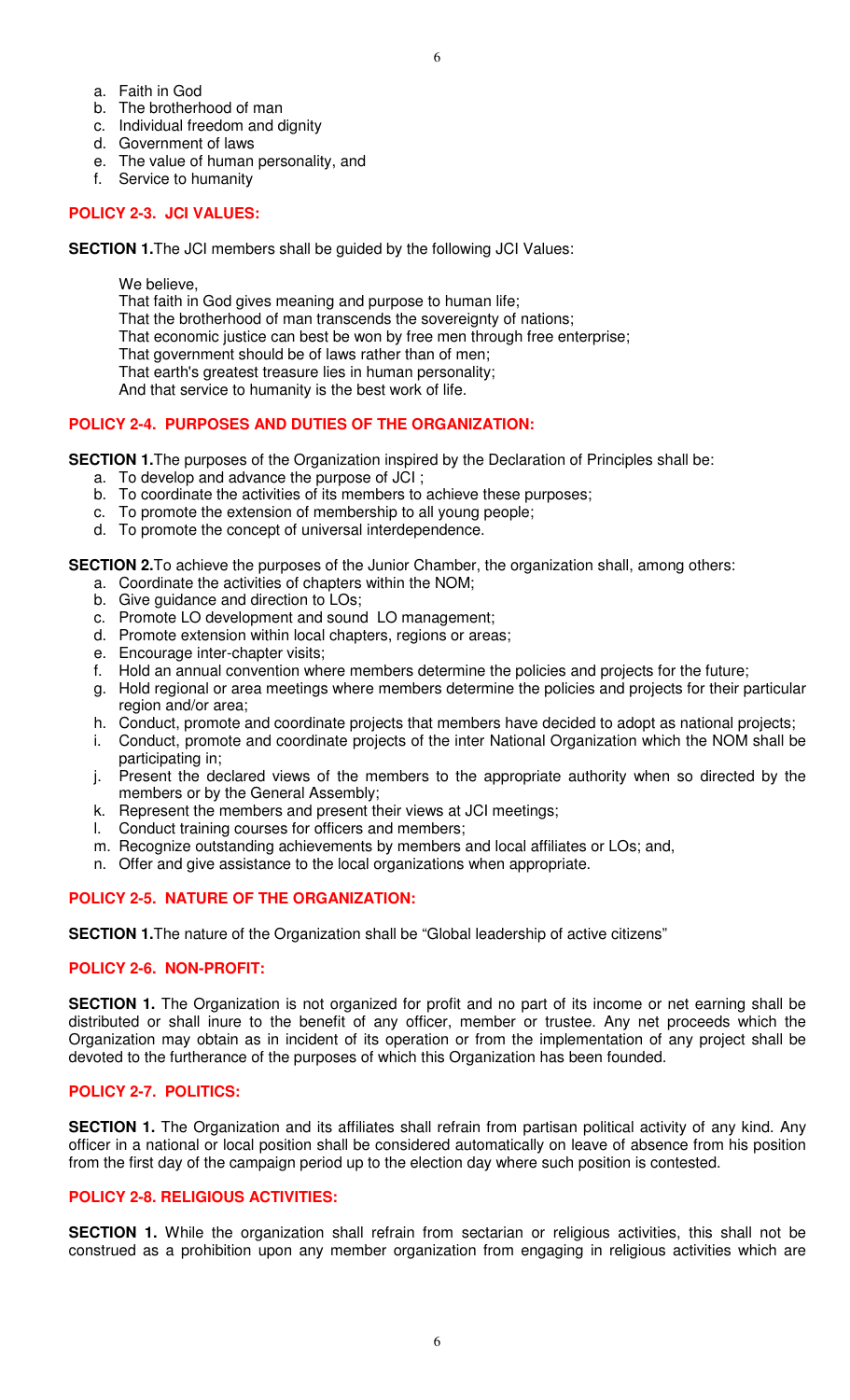acceptable to its own membership. The organization may work with religious or sectarian groups on any endeavor which shall promote the principles, creed and purposes of the JCI as embodied in Article II of the Constitution.

**SECTION 2.**The concept of "God" in the context of the Declaration of Principles of the JCI Creed is to be interpreted according to one's own religious belief.

## **POLICY 2-9. HUMAN RIGHTS:**

**SECTION 1.**The organization, in affirming its Declaration of Principles, which is based on the ideals expressed in its Creed, recognizes the Universal Declaration of Human Rights. The Universal Declaration of Human Rights is recommended to LOas an example of the promotion of universal respect for, and observance of, human rights, freedom and equality.

## **POLICY 2-10. RIGHTS OF THE CHILD:**

**SECTION 1.**The organization, in affirming its Declaration of Principles, recognizes and supports the United Nations Declaration of the Rights of the Child, and recommends that LOs conduct permanent and continuing programs which assist in providing for one or more of the basic needs of children as set out in the Declaration.

## **POLICY 2-11. WORLD PEACE:**

**SECTION 1.**The Organization, in affirming its Declaration of Principles and recognizing the fundamental goal of the founder, Henry Gissienbier, Jr. commits itself to strive for a true and everlasting world peace.

## **POLICY 2-12. GENDER EQUALITY:**

**SECTION 1.**The Organization recognizes that gender equality is an indispensable tool for advancing development and reducing poverty.

## **POLICY 2-12. SUPREMACY CLAUSE AND WAIVER:**

**SECTION 1.** No provision of the Constitution and this Policy Manual shall be waived or suspended in any manner or rendered ineffective by any resolution, action or the inaction of any officer, director, affiliate or member of the organization.

**SECTION 2.** Waiver of any provision of the Constitution shall be valid only upon a unanimous vote of the General Assembly in a National Convention assembled, provided that two-thirds (2/3) of the total voting strength of the General Assembly registered at the National Convention participated in the vote.

**SECTION 3.** Violation of this provision shall render all acts pursuant thereto null and void ab initio and the officer(s) and/or Board enforcing or claiming any right or defense under the same shall be subject to censure, suspension or expulsion by the General Assembly. The expulsion shall require three-fourths (3/4) vote of all the affiliate in good standing there being a quorum.

### **CHAPTER III MEMBERSHIP AND AFFILIATES**

### **POLICY 3-1.REGULAR JCI MEMBER**

**SECTION 1.** Persons who are members of any Local Organization shall be Regular Members of the organization. AllRegular Members shall be between the ages of eighteen (18) and forty (40) years, provided that membershipshall continue to the end of the calendar year in which the person reaches the age of forty (40) yearsexcept theImmediate Past President, who may serve in that capacity for not more than one (1) year. To be anIndividual Member of the organization, the appropriate dues shall be paid for or by such person. IndividualMembers shall have no special voting or property rights in the organization. Their voting privileges are through theLocal Organization with which they are affiliated.

**SECTION 2.** No Baby JCI Member shall be inducted as a Regular JCI Member without having attended and completed the following basic requirements, to wit:

- a) Positive Assimilation Course with the following subjects:
	- 1) Positive Mental Attitude and Values Development;
	- 2) Working For a Better Ecological Balance;
	- 3) Project Management;
	- 4) Effective Meetings.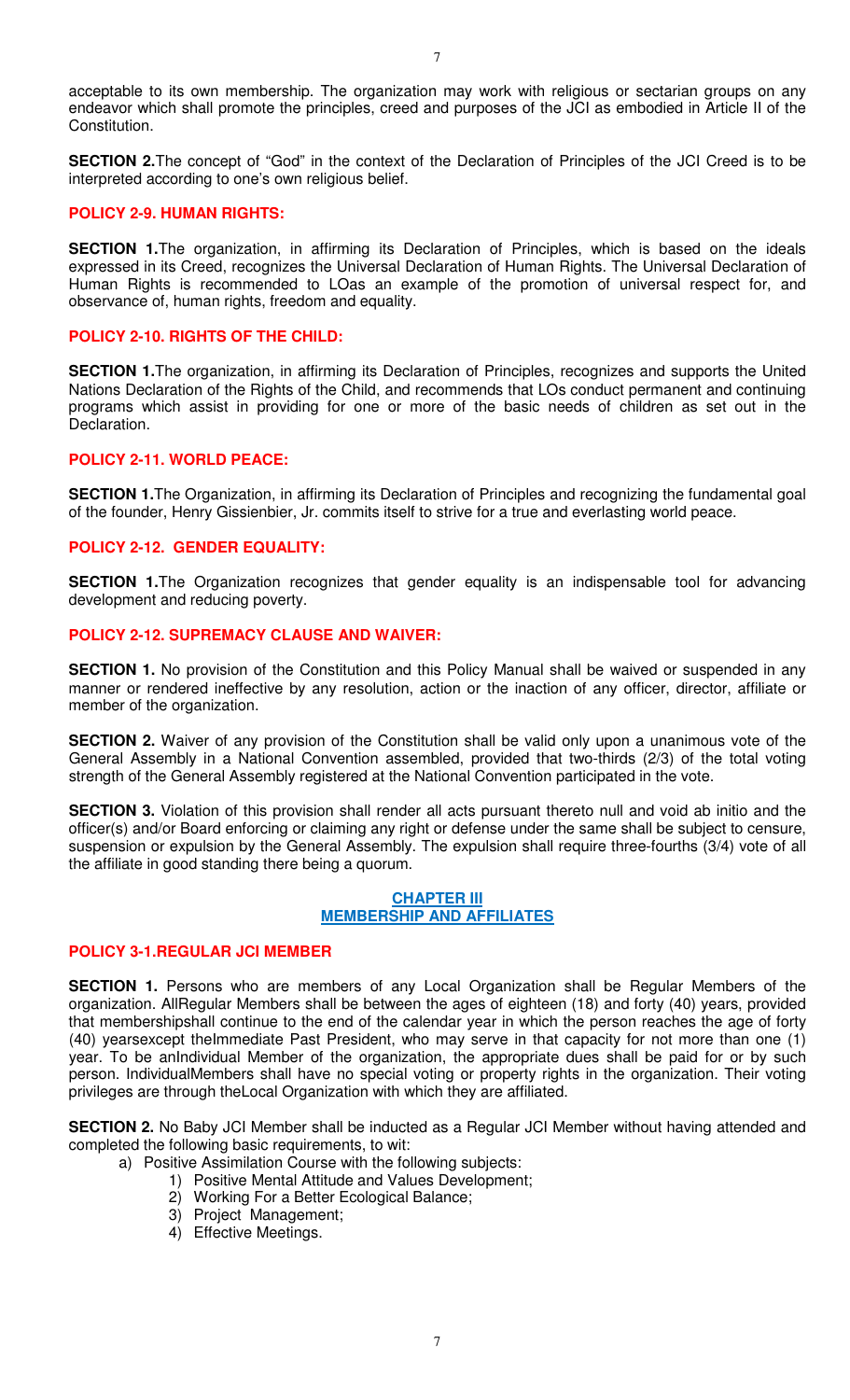- b) Chairmanship of at least one completed project following the documentation and procedures laid down on this Policy Manual;
- c) Must have planted a least one (1) fruit bearing or forest tree in the city or municipality where his chapter is located;
- d) Must be able to recite the JCI Creed and JCI Mission/Vision from memory;

The LO may impose such other necessary requirements in addition to those provided above.

**SECTION 3.** Oath of Regular JCI Member. Inspired by the JCI Creed, the Official Oath of the Individual Member shall be as follows:

"I do solemnly swear (or affirm) that I shall faithfully serve as a member of JCI (LOCAL ORGANIZATION NAME), and will, to the best of my ability, serve as a living example of this organization's philosophy and beliefs and will uphold and enforce the Constitution of this organization at all times."

## **POLICY 3-2.BABY JCI MEMBER:**

**SECTION 1.**Definition.A Baby JCI Memberis one who is considered a provisional memberwho must undergo orientation, activation and induction procedures before becoming a full-pledged member.

**SECTION 2.**Prior to taking an Oath as Baby JCI Member, he must undergo Basic Orientation Seminar on the following subjects:

- 1) Principles and purpose of Junior Chamber;
- 2) History of the Organization;
- 3) Its Organizational Structure;
- 4) Its Commission/Committee and Directorate System;

**SECTION 3. Oath of Baby JCI Member.** 

I, \_\_\_\_\_\_\_\_\_\_\_\_\_\_\_\_\_\_\_\_\_\_\_\_\_ realizing the significance and important of a favorable consideration of my application as a Baby JCI member of the consideration of my application as a Baby JCI member of the solemnly swear before and after my induction as full-pledged JCI Member, to serve as a living example of this Organization's philosophy, belief and creed and to enforce and uphold the Constitution and Constitution of the Junior Chamber of the Philippines and of the Junior Chamber International.

### SO HELP ME GOD.

After the recitation of the oath of the Baby JCI member, the applicant or Baby JCI Member shall then recite the JCI Creed.

### **POLICY 3.3.AMB. RAMON V. DEL ROSARIO and ARTEMIO VERGEL L. DE DIOS FELLOW:**

**Section 1.** INDIVIDUAL - Any JCI member, JCI Senator or not who agrees to bind himself to and abide by the Constitution, rules and regulations of the JCP Foundation and has contributed the amount due shall receive JCP Foundation Certificate and Pin as proof of recognition and his name shall be inscribed in a wall plaque in the Foundation's Headquarters.

**Section 2.** CORPORATE – Any corporation, company, association or civic organization who is supportive of the goals and objectives of the foundation and who has contributed the amount shall receive a plaque and certificate. Their names shall also be inscripted in a wall plaque in the Foundation's Headquarters.

**Section 3.** CONTRIBUTION – The lifetime membership fees paid as a Amb. Ramon del Rosario, Sr. Fellow is initially set at twentyfive thousand pesos (P25,000.00)while the ArtemioVergel de Dios Fellow will be initially set to ten thousand pesos (P10,000.00) respectively. Such amount will not be increased nor decreased without prior approval of the JCIP incumbent National Board and the incumbent JCIP Foundation Board of Trustees.

**Section 4.** PRIVILEGES AS AMB.RAMON DEL ROSARIO SR.or ARTEMIO VERGEL DE DIOS FELLOW - In addition to the honor of being a Amb. Ramon del Rosario Fellow or Artemio Vergel de Dios Fellow and the recognition items given, the donors who are members of the Junior Chamber of the Philippines will have the privilege to became an honorary Senior Members of their chapters and to the JCI Philippines, Inc.

**Section 5.** Endorsement of LO.Member can only be nominated to be a candidate for the Amb. Ramon V. del Rosario Sr. or the Artemio Vergel de Dios Fellow membership by the LO in good standing subject to the criteria and guidelines it has set provided they are in accordance with this Policy Manual and the Constitution.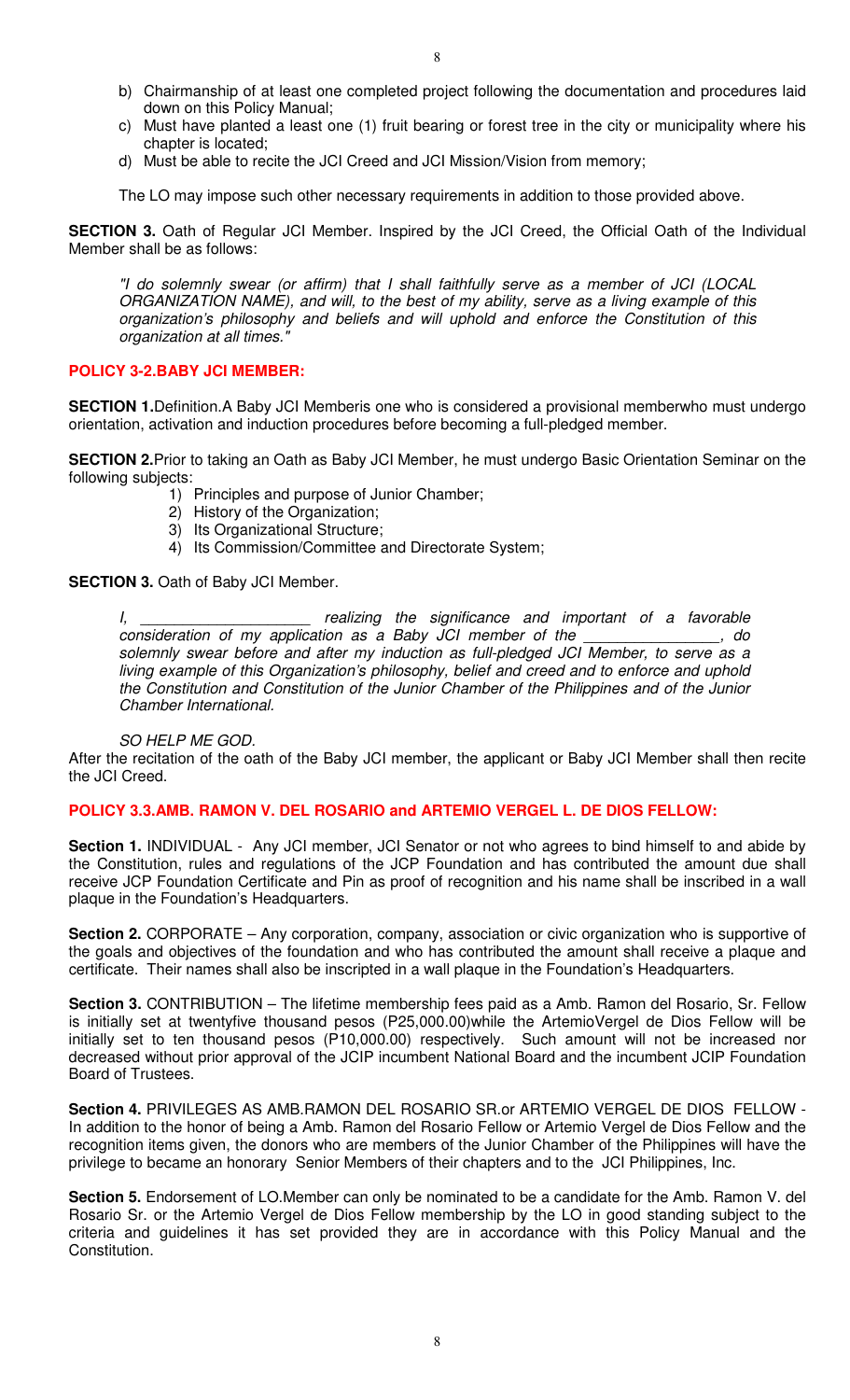**Section 6.**Approval by the Junior Chamber International Philippines.The Junior Chamber International Philippines shall consider and approve the application for Amb. Ramon V. del Rosario or ArtemioVergel de Dios Fellow membership upon compliance of the following conditions:

- a) The applicant must be endorsed by the LO thru a duly approved resolution;
- b) The approval of the application by the National President; and,
- c) The payment of the required P20,000or P10,000 membership Fee. ;

A member who fails to pay his annual dues for one (1) year counted from the last deadline date shall have to obtain the endorsement of his LO again to be reinstated. The LO or the NOM, for valid causes, may withdraw membership Fellow upon 2/3 vote of the National Board.

**Section 7.** Prohibition.- No Ramon V. del Rosario or Artemio Vergel de Dios Fellow member shall individually engage in activities which shall conflict with the purpose, ideals and activities of his chapter or this Organization.

Section 8. Application Form.- All application for Ramon V. del Rosario Fellow or Artemio Vergel de Dios shall substantially follow the prescribed forms and submitted to the Junior Chamber International Philippines in triplicate, duly accomplished and signed by applicant, LO President that he/she is a member and RVP concerned.

## **POLICY 3.4. ASSOCIATE MEMBERSHIP:**

Section 1. Any reputable individual or any reputable entity desiring to assist financially in extending, promoting or implementing the purposes, functions, programs and activities of this Organization may be eligible for affiliation as an associate member upon the payment of the associate dues to the National Organization and shall be entitled to all the rights and privileges of a member except, the right to vote and be voted upon or be appointed to any position of chapter officer or its equivalent.

**Section 2.** Upon the payment of the associate member's annual dues, an Associate Member I.D. shall be issued. It follows however, that the right and privileges of each associate member are accorded him only if he maintains it in good standing in the organization.

## **POLICY 3.5. HONORARY MEMBERSHIP:**

**Section 1.**The organization may award honorary membership to any individual or person, juridical or personal, for outstanding contribution to the cause of the Junior Chamber. A two-third (2/3) vote of the National Board shall be required for the conferment of such award of honorary membership and in the case of LOs, upon endorsement of the LO by way of a duly approved resolution and approved by the National Board.

### **POLICY 3.6. JCI SENATORSHIP:**

**Section 1.**A life Membership in JCI entitled "Junior Chamber International (JCI) Senator," may be awarded to an individual member, past or current as a means of honoring him for rendering outstanding service to the Junior Chamber organization on the Local, Regional, National or International levels.

**Section 2.** Principles. This organization approved and upholds the JCI Senatorship award and shall encourage the practice of the JCI Senate Program;

**Section 3.** Status of Life Membership. Upon the awarding of a JCI Senatorship to any individual member, past or current, such member shall also be a life member of this Organization. LOs are encouraged to include a self-operative provision in their Constitution and Constitution or Policy Manual that, upon the awarding of such JCI Senatorship, said member shall be a life member of his chapter.

**Section 4.** Procedure of Application. In every chapter, the Senators should organize a group which shall comprise the Screening Committee for every nomination for JCI Senatorship. In chapters where there are no Senators, a group of associate members or a Council of past presidents may temporarily serve as such Screening Committee.

**Section 5.**The Screening Committee shall be composed of a Chairman, preferably a Senator, and five (5) members, two (2) of whom should be the incumbent LO President and Secretary.

Nominations in the prescribed forms shall be submitted to the Chairman of the Screening Committee. Only chapter officers, directors and JCI Senators may make such nomination for JCI Senatorship. The Screening Committee shall have the nomination forms verified by the Chapter Secretary. When necessary, the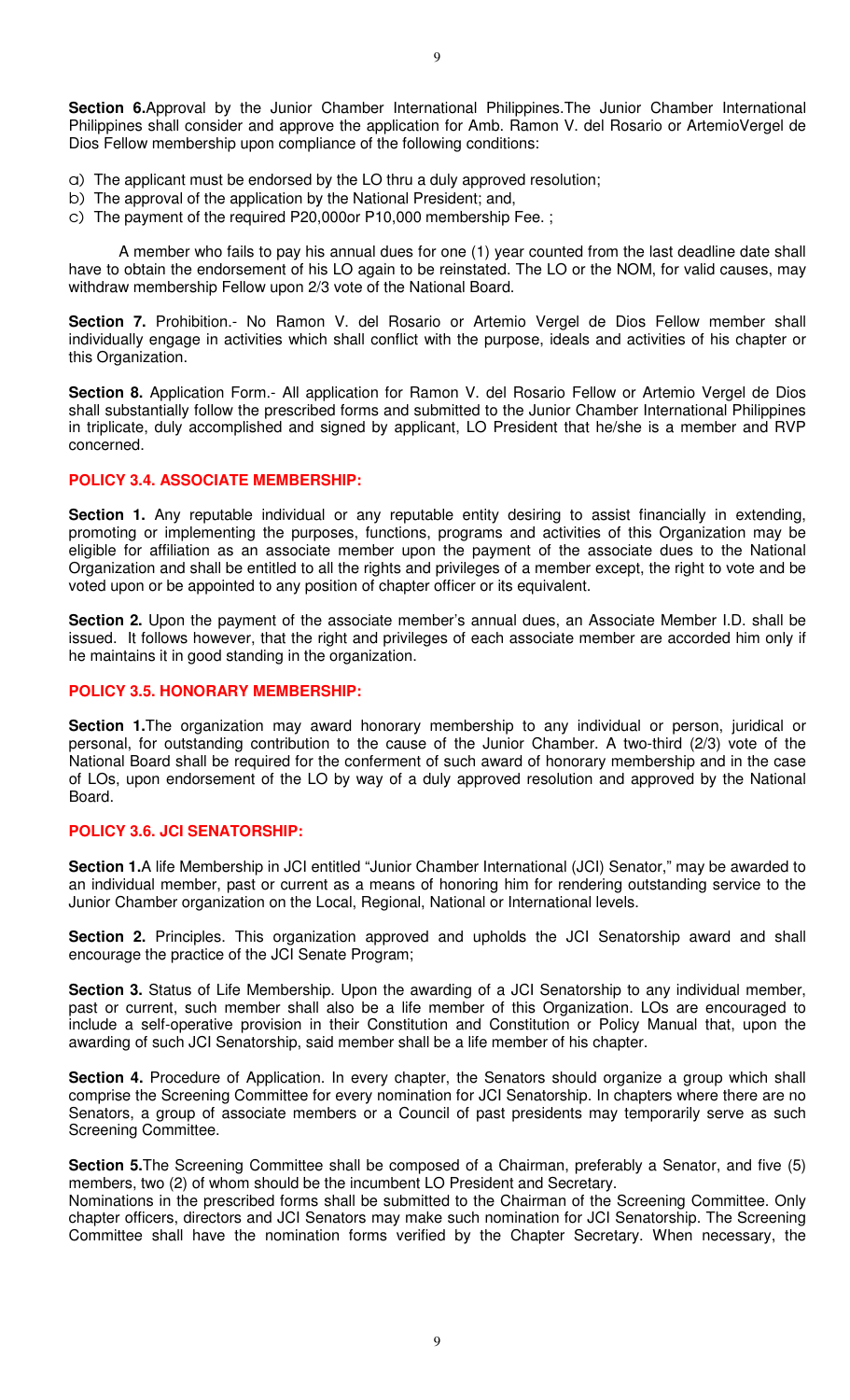Screening Committee may interview the nominee(s) for purposes of verifying other information and data. Thereafter, the Screening Committee shall proceed to consider and deliberate on the nomination(s).

The fact that this is a lifetime award and that this is to be given only to member(s) who have greatly contributed in advancing and promoting the movement, only those members who have performed substantially above the ordinary in serving the movement should be considered for nomination.

**Section 6.**Qualification: Basic Requirements. The awarding of a JCI Senatorship represents the highest award by which JCI honors its individual members and which can be bestowed to a JCI member only once in his lifetime. Hence, the following basic requirements and criteria shall be observed and followed for every JCI Senatorship application:

- a) The nominee must have been a member in good standing for at least three (3) consecutive years. In case of a nominee who is a past member, he need not be a member in good standing at the time he is being considered for the award;
- b) He must have attended an International Junior Chamber Conference (Multi-Nation or World Congress) and two (2) National Conventions. However, the JCI Senate Group, in very meritorious cases, may dispense with the requirements of attending an International Junior Chamber Conference if, in their findings, the nominee does not have the financial means. In this event, the nominee should have attended at least five (5) Regular National Conventions;
- c) He must have either been a National Chairman, Director of the chapter, or Chairman of a successful and outstanding project that advanced the purposes of the movement;
- d) The nomination form shall be filled up by the nominator who must be a JCI Senator, or chapter officer or director and certified by the Chapter Secretary;
- e) He must have been a recipient of a Chapter or Annual Presidential Award or any JCIP or JCI Award; and, f) All the above must be complied with as minimum requirements before any member of the chapter may be
- considered for Senatorship as recognition for very outstanding services to the Junior Chamber movement.

Section 7. The Screening Committee shall grade by points the nominee who has complied with the basic minimum requirements. The following shall be the criteria for grading the performance of nominees:

| <b>CRITERIA</b>                                                             |           |
|-----------------------------------------------------------------------------|-----------|
| Awards                                                                      |           |
| Maximum points that can be earned                                           | 40 points |
|                                                                             |           |
| 1) For every Chapter Presidential Award                                     | 5 points  |
| For every Area Individual Award<br>2)                                       | 7 points  |
| For every National Individual Award<br>3)                                   | 10 points |
| For Most Outstanding JCI Member Award<br>4)                                 | 4 points  |
| For every 100% attendance award<br>5)                                       | 3 points  |
| For every other Special Award<br>6)                                         | 2 points  |
| Officership                                                                 |           |
| Maximum points that can be earned                                           | 40 points |
|                                                                             |           |
| 1) For every year of service as elected chapter officer                     | 5 points  |
| For every year service as appointed chapter officer<br>2)                   | 3 points  |
| 3)<br>For every year of service as elected national officer                 | 7 points  |
| For every year of service as appointed national officer<br>4)               | 5 points  |
| For every year of service as area or regional appointed officer<br>5)       | 2 points  |
| Chairmanship                                                                |           |
| Maximum points that can be earned                                           | 20 points |
|                                                                             |           |
| 1) For every chapter chairmanship with project implemented                  | 4 points  |
| chapter sub-committee chairmanship<br>2)<br>For<br>every<br>with<br>project | 3 points  |
| implemented                                                                 |           |
| 3) For every area or regional chairmanship with project implemented         | 5 points  |
| For every National Commission Chairmanship<br>4)                            |           |
| For every Chairmanship of a National Project<br>5)                          | 6 points  |
| For other National Committee Chairmanships<br>6)                            | 5 points  |
|                                                                             | 3 points  |
| <b>Conventions Attended</b>                                                 |           |
| Maximum points that can be earned                                           | 25 points |
|                                                                             |           |
| For every World Congress attended<br>1)                                     | 7 points  |
| For every Asia-Pacific Conference attended<br>2)                            | 6 points  |
| 3)<br>For every JCIP National Convention attended                           | 5 points  |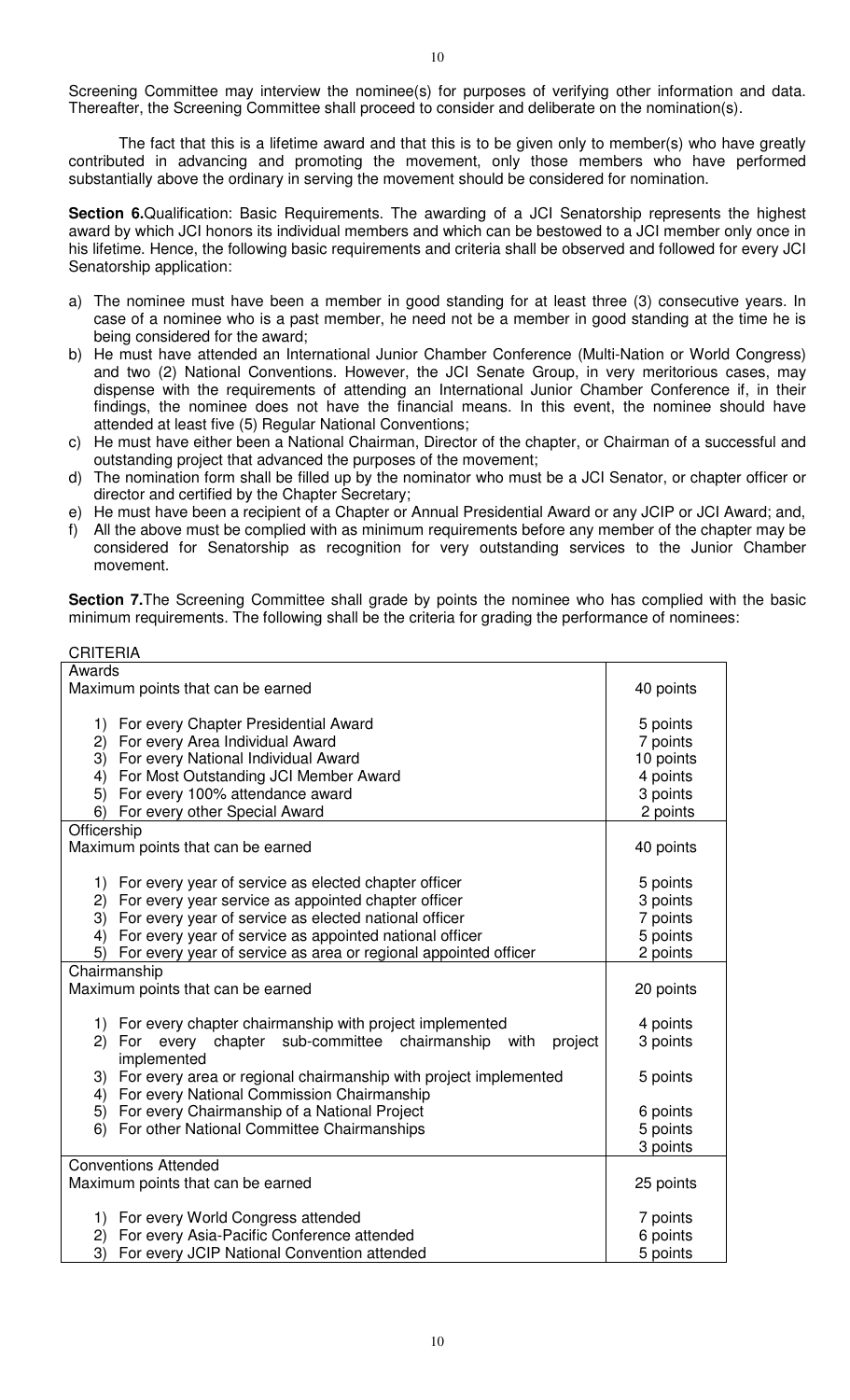| For every Area Conference attended                                                                                                              | 3 points             |
|-------------------------------------------------------------------------------------------------------------------------------------------------|----------------------|
| <b>Special Considerations</b>                                                                                                                   |                      |
| 1) Every Spoke and Spark Plug Award<br>2) Every National President coming from a chapter shall be automatically                                 | 4 points<br>4 points |
| nominated (non-compliance of basic requirements notwithstanding)                                                                                |                      |
| 3) A Chapter President shall be automatically recommended provided he<br>serves his full term and complied with the basic requirements.         |                      |
| 4) The Most Outstanding JCI Member of the Year Awardee shall be<br>automatically nominated, provided the basic minimum requirements<br>are met. |                      |

**Section 8.** Endorsement by LO. The Screening Committee shall endorse to the Chapter only the nominee(s) who shall earn a minimum of seventy (70) points. Other candidates who earn sixty-five (65) points, on very meritorious case, may be considered by the Screening Committee for deliberation only after a unanimous vote.The chapter shall then deliberate on the endorsement of the Screening Committee and thereafter, recommend the nominee(s) to the National Organization by way of a duly approved resolution. No member may be considered for JCI Senatorship unless he has been a member in good standing for at least three (3) consecutive years and has complied with the basic minimum requirements, except in some cases as provided above, and unless he has earned the minimum points.

**Section 9.** Endorsement by JCI Philippines. The Organization shall consider and endorse to JCI the application for JCI Senatorship upon compliance of the following conditions:

- a) The application shall attach the resolution of recommendation of the LO and duly signed by the incumbent Chapter President;
- b) The endorsement by the Regional Vice-President and/or AVP and the National President of the application to JCI for approval.
- c) The payment of the required contribution to JCI Senate Fund and JCIP Senatorship Fund by the sponsoring LO prior to or at the time the application is submitted to JCI for approval.

**Section 10.** Rights. No special rights or privileges shall attach to the status of Life Membership and the awarding of each life membership shall not exempt the member from paying regular dues to the local, national and international organization, for as long as he wishes, and is qualified to remain as an active individual member.

**Section 11.** Disqualifications. A JCI Senator who has passed the JCI age limit is not qualified to be elected as an officer of this organization or of his LO or of JCI. Neither is he entitled to any voting rights or any property rights of any nature whatsoever.

**Section 12.** Prohibition. No JCI Senator shall, individually or collectively, engage in activities which conflict with the purposes or ideals of his LO or this Organization.

**Section 13.** Presentation of Senatorship. The awarding of a JCI Senatorship is the singularly highest honor that the international organization can bestow upon an individual member once in his lifetime. It is a special and unique means by which a local or National Organization of JCI can say a heartfelt "Thank You" to an outstanding member.Upon the approval by JCI of the JCI Senatorship application, the Organization of the LO shall conduct the presentation of Senatorship with appropriate dignity, preferably at a formal presentation ceremony, and shall include the new JCI Senator in the roster of its JCI Senators.

In the presentation of this coveted award, the Organization recommends the following procedures as a guide:

- a) Let the highest ranking JCI officer in attendance make the presentation;
- b) At an appropriate moment in the meeting, the Chairman calls on the highest ranking JCI officer present who takes the floor to announce that he has a presentation to make. He or a pre-designated person then states the outstanding accomplishment and contributions made by the honoree to the Junior Chamber. All of these can be done without stating the name of the individual(s) or the nature of the award to be presented. Finally, the awardee is identified and asked to come forward (The Senate Pin and Certificates should be available at the presentation). The officer making the presentation shall then say the following to the awardee:

"Welcome to JCI Senate Membership – the most singularly outstanding and coveted award Junior Chamber International can bestow upon an individual member. Please wear your Senate Pin as a proud reminder of your membership and achievement in the JCI.We know that you shall always be a fine example of the JCI ideals to your fellowmen."

c) The new Senator should then be allowed to say a few words of acceptance after presentation. He may also be asked to lead the meeting in the recitation of the JCI Creed; and,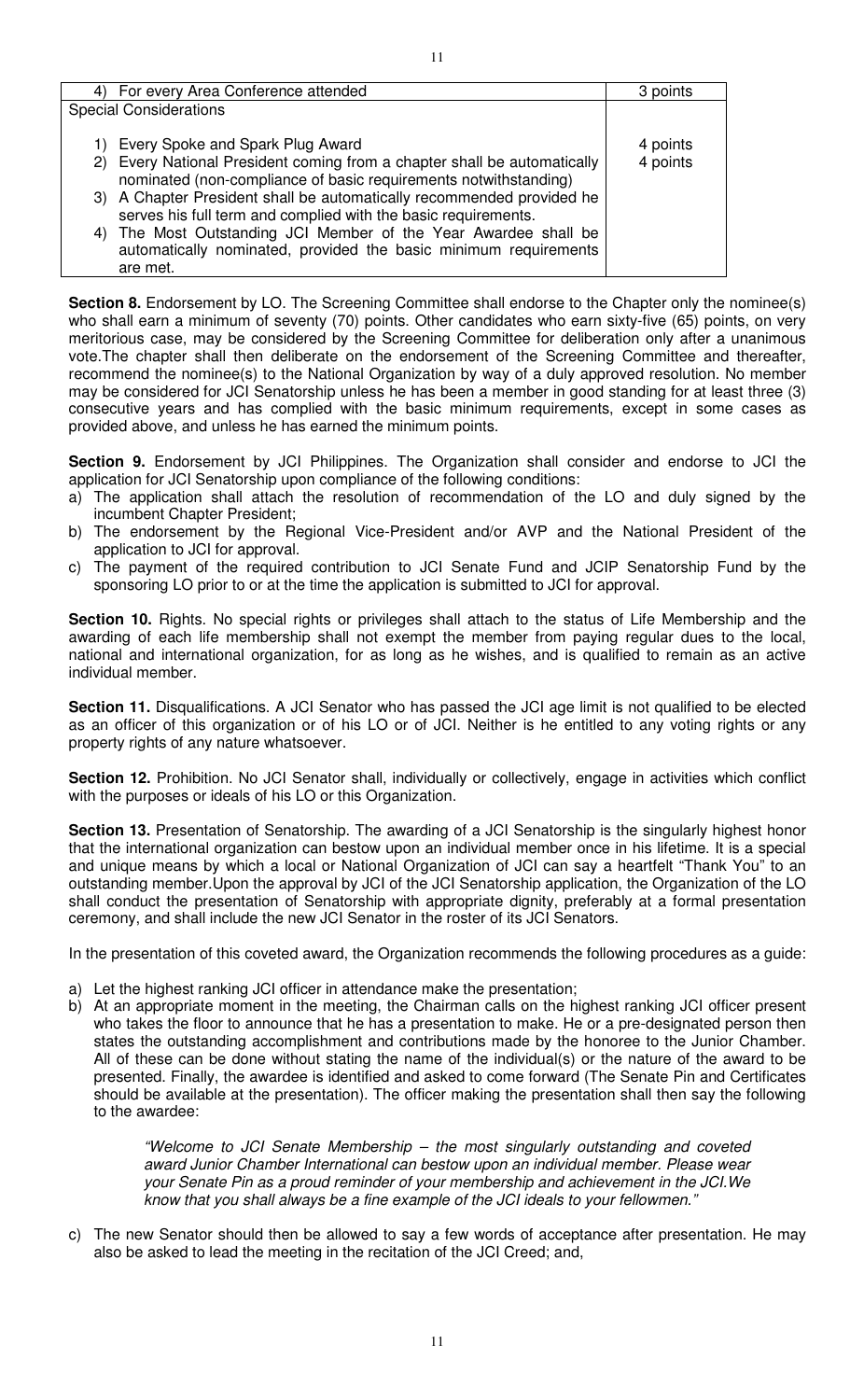d) Provide Adequate Publicity. Such a high award as a JCI Senatorship deserves the best publicity that a LO can provide. After the presentation, send out press releases to leading newspaper about the new JCI Senator, complete with story and photographs.

**Section 14.** Application Form. All application for JCI Senatorship shall substantially follow the prescribed JCI form.

## **POLICY 3.7. JUNIOR JCI MEMBERS (JUNIOR JAYCEES)**

**Section 1.** Affiliates in Good Standing. For Junior Jaycee chapters to remain in good standing, in addition to what the JCI Philippines chapters may require, it shall conduct at least two (2) community development projects, one of which must be along environmental and ecological improvement.

**Section 2.** Individual. To be a regular member of the Junior Jaycees, a mandatory requirement is the planting of at least one (1) fruit bearing tree or forest tree. The mechanics of validation or certification shall be left to the discretion of the Philippine Junior Jaycees.

## **POLICY 3.8. OTHER MEMBERS**

**Section 1.** National Presidents: The Presidents of this organization who have faithfully fulfilled the duties of their office shall be granted life membership to the Junior Chamber International Philippines but they shall not vote nor hold office in this organization unless otherwise qualified.

 The President shall officially enjoy this status upon being formally awarded as such in appropriate ceremonies preferably during the national convention.

## **POLICY 3.9. LOCAL ORGANIZATIONS OR AFFILIATES:**

**Section 1.** Territorial Scope of Activities. LOs shall conduct their activities and Junior Chamber functions within the territorial limits of the community wherein they are organized. Any project or activity outside of the scope of coverage of its territorial limits or within the territory of another LO must have the written consent of the LO concerned. In case of controversy, the LO undertaking the project or activity must secure the prior written endorsement of the National Board or Executive Board through the National President or National Secretary-General.

 The above provision shall not apply in case of multiple organizations organized in one city or municipality.

General membership meetings, board meetings, committee meetings or induction, can be done outside its territorial limits or within the territorial limits of another LO provided that majority of such meetings are held in their own territory.

**Section 2.** Development of Existing Local Organizations.

- a) Method. This shall be achieved through the Regional Vice- President (RVPs) who shall promote the development of their assigned LOs. The Area Vice-President (AVP) shall encourage the RVPs assigned to them to conduct appropriate seminars and give guidance on National Organization and local organization structure and encourage LOs to set up extension targets and work towards increasing the number of individual members, associate members, senators and Junior Jaycees.
- b) Cooperation. All efforts on behalf of a LO to expand and strengthen the aims and purposes of the organization in a given municipality, city, province or region shall proceed only with the cooperation of the existing LO or LOs therein. However, should this cooperation be denied deliberately or otherwise, the cooperation of the NOM or other LOs may be obtained.

**Section 3.** Specific Requirements for Affiliation. Each application for affiliation shall be accompanied by complete details of the following information before such application shall be considered, to wit:

- a) Name and mailing address of applicant A Local Organization shall identify itself by its respective city or municipality together with the word "JCI" or "Junior Chamber International". In case another Local Organization already exists in the same city or municipality, the proposed name should be distinct from the name already affiliated with the Organization, unless majority of the members of the Regional and Area Councils with jurisdiction over the Local Organization, shall give approval.
- b) Brief remarks on applicant's history, particularly:
	- a) Date it was organized;
	- b) How it was organized and who are responsible;
	- c) Its aim and purpose;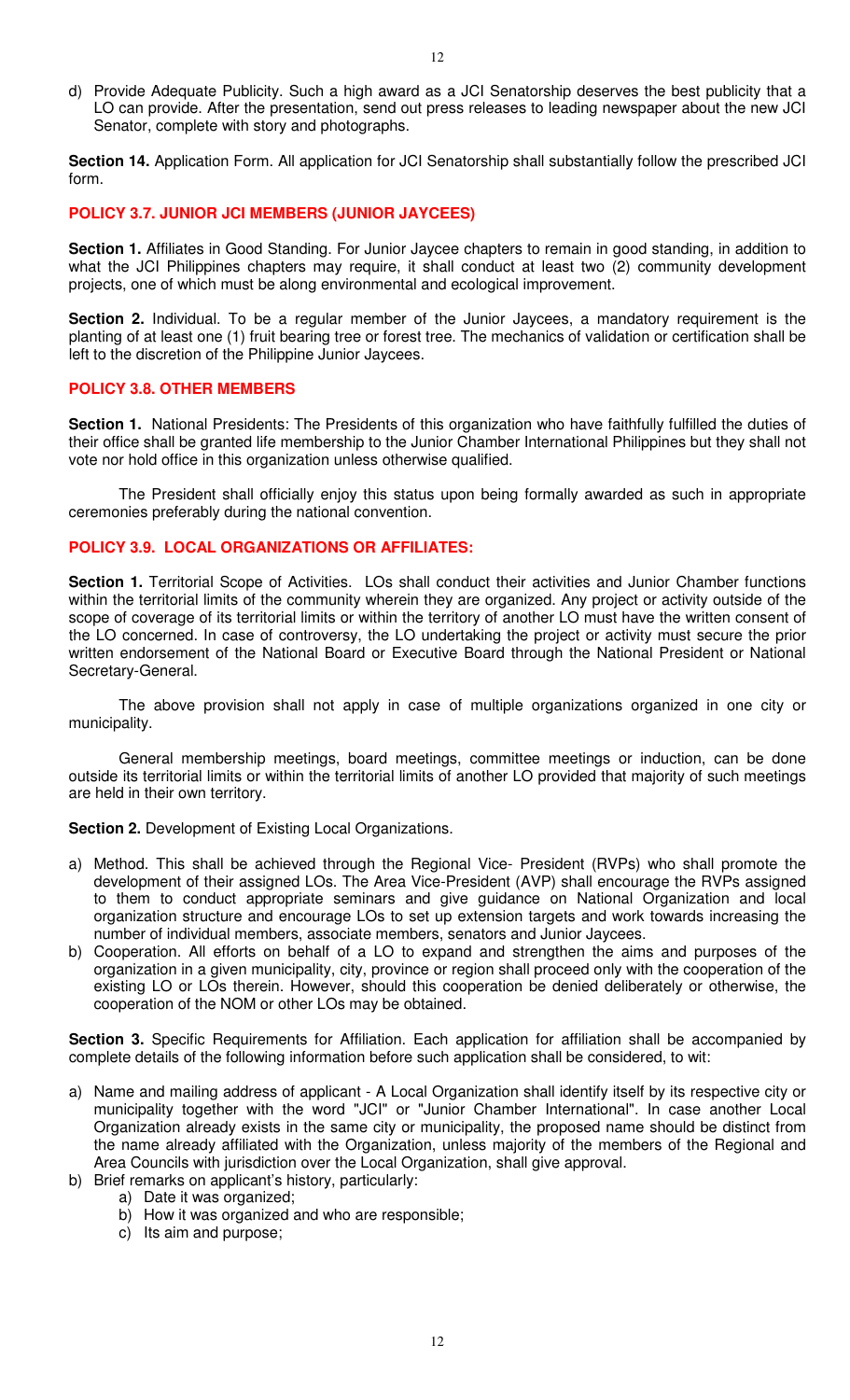- d) The manner in which it is or has been associated with or become interested in the Junior Chamber movement; and
- e) Progress and current status as an organization.
- c) Names and addresses of all the officers and directors, elective and appointive;
- d) A detailed organizational chart (this should indicate the existence of or a proposal for a well-integrated commission and committee system);
- e) A complete membership directory together with a brief bio-data of each chartered member;
- f) Articles of Incorporation (or evidence of filing with Securities and Exchange Commission), with prior endorsement of JCI Philippines, if the LO decides to be incorporated.
- g) A copy of the Constitution, and other rules by which the applicant conducts its affair (none of these shall contain any provision contrary to the Constitution of JCI and/or Junior Chamber International Philippines);
- h) A resume of past and current activities with supporting evidence of such activities among which is at least one significant leadership training and/or community development project;
- i) A one (1) year development plan or program of future activities which the applicant intends to carry out (programs covering all phases of Junior Chamber activities);
- Endorsement of sponsoring Local Organization.
- k) Endorsement of the Regional Vice President and Area Vice President, concerned and the National Membership and Extension Commission Chairman and/or the General Legal Counsel and the National Secretary-General;
- l) Remittance of applicable affiliation fee and membership dues in conformity with Junior Chamber requirements; and,
- m) Latest population census of the community.

Section 4. Procedure for Affiliation. The procedure for affiliation of a new chapter of LO shall be as follows:

- 1) The applicant completes the prescribed forms furnished by the National Secretary-General and pays the applicable affiliation fee and membership dues to the National Treasurer;
- 2) The completed form together with all materials requested therein are submitted to the National Secretary-General;
- 3) The National Secretary-General furnishes copies of the materials received to the President, National Chairman of the Membership and Extension Commission, and the General Legal Counsel;
- 4) The National Chairman of the Membership and Extension Commission examines the application for compliance with the policy requirements and verifies the qualification of the applicant;
- 5) The National Chairman of the Membership and Extension Commission submits his findings and recommendation to the General Legal Counsel for his appropriate action; and,
- 6) The General Legal Counsel acts on the merits of the application and calendars said application for action by National Board.

**Section 5.** Approval of Application. All applications for affiliation which meet the requirements of the Constitution and Constitution and of this Policy Manual shall be approved by the National Board.

Section 6. Charter Presentation. Upon the approval of the affiliation the new LO, it shall be conferred its charter on a date to be mutually set by the new LO and the Organization. The charter presentation shall be made with appropriate ceremonies. The Regional Vice President for the Region where the LO is located shall coordinate the charter presentation.

**Section 7.** Responsibility of Sponsoring LO. The sponsoring LO shall be responsible for providing assistance to the new LO and shall attend to them for a period of at least two (2) years from its affiliation or until such time when the National Board is satisfied that such assistance is no longer needed.

**Section 9.** LO Minimum Standards. LOs shall be required to meet the following minimum standards in order to qualify for continued affiliation with the organization.

- 1) Maintain at least a minimum of twenty-five (25) fully paid individuals as members. In support of this requirement, the LO shall submit on or before the  $28<sup>th</sup>$  of February of each year the LO General Information Sheet;
- 2) Pay the required fees or dues to the NOM on or before the  $31<sup>st</sup>$  of March of each year, and any accountability it has with the NOM when due and demanded;
- 3) Conduct projects and program of activities in accordance with Junior Chamber procedure and standards and which are not in conflict with the policies of the NOM;
- 4) Participate in the affairs of the Junior Chamber above the LO level and attend in a majority of regional council meetings and area presidents meetings and should have at least three (3) registered delegates in the Area Conference and two (2) registered delegates in the national convention;
- 5) Operate an active membership recruitment and retention program annually;
- 6) Illustrate proper planning of activities and proper budgetary control;
- 7) Maintain adequate, sound and accurate financial records.
- 8) Be actively involved in the community;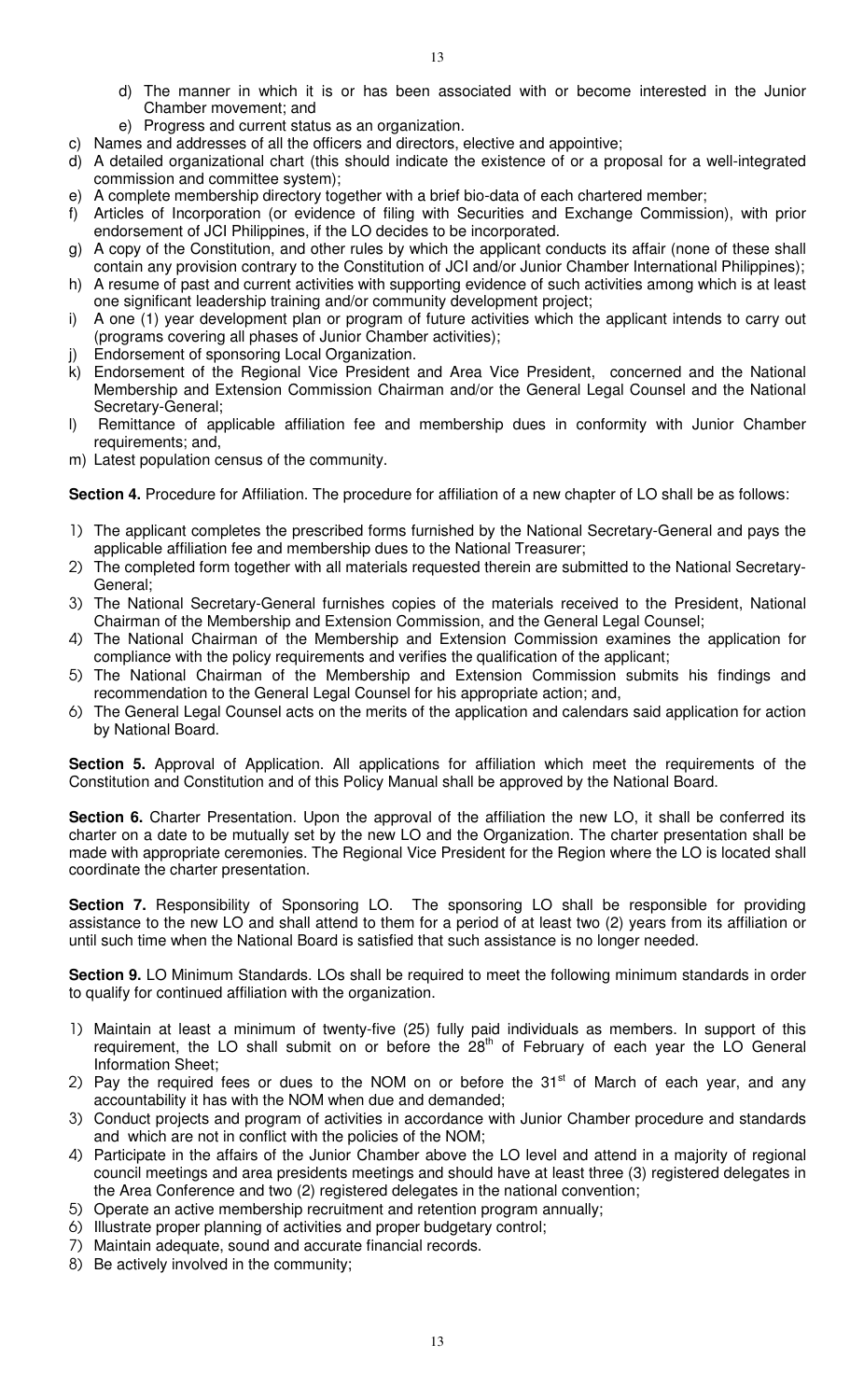- 9) Use accepted Junior Chamber forms;
- 10) Operate at least two (2) individual leadership development programs and two (2) community projects, one of which should be environmental and ecological improvement;
- 11) Submit to the National Secretary-General within fourteen (14) days from their election, the names and mailing addresses of all their officers, but not later than the  $14<sup>th</sup>$  of January;
- 12) Submit to the National Secretary-General the names and professions of their members not later than the  $28<sup>th</sup>$  of February and thereafter, all new members inducted to their LO;
- 13) Submit to the National Secretary-General monitoring reports on the conduct of national projects; and,
- 14) Submit to the National Secretary-General a copy of their Constitution.

**Section 10.** Reporting of Compliance. LOs shall submit to the Organization during each annual national convention an annual report of their respective operations and activities, including therein the specific compliance of the above minimum standards. Failure to do so shall be construed as non-compliance to LO minimum standards.

**Section 11.** Non-Compliance of Standards. LOs who fail to comply with the minimum standards may be subject to suspension, or suspension of rights and privileges such as voting rights or withdrawal of charter or such other disciplinary action as the National Board may deem proper.If a Local Organization fails to meet the requirements of Article 3-1, the Secretary General shall forthwith notify the LO in writing that it is not in good standing with the organization.

**Section 12.** LO Relationship with the NOM. The organization and composition of a LO and the conduct of its business shall be its internal concern. However, a LO, through the official action of its Board of Directors or its general membership, may seek the assistance of the National Board in the solution of the problems that they may encounter.

**Section 13.** LO Constitution/Amendment. LOs shall file within thirty (30) days after approval of the amendments to their Constitution five (5) copies of said amended charter with the National Secretary-General. The National Secretary-General and the General Legal Counsel shall review the same and advise the LO of any conflict or non-conformity with the Constitution and Policy Manual of the NOM.

**Section 14.** Any affiliated LO wishing to change its name shall submit such request in writing to theSecretary General thirty (30) days prior to the Executive Committee meeting at which it is to be considered.Such requests must be certified by the National President and Secretary and be accompanied by the appropriate minutes of the LO's general assemblymeeting wherein the resolution was approved. Any such request must receive a four-fifths (4/5) majority voteof the Executive Committee for approval.

**Section 15.** All defunct LOs intended for revival, must also conform to the requirements of affiliation.

### **CHAPTER IV THE GENERAL ASSEMBLY**

## **POLICY 4.1. GENERAL RESOLUTIONS**

 All resolutions to be considered by the General Assembly, except for resolutions involving Constitutional Amendments, may be presented by LOs and members of the National Board only and forwarded to the National Secretary-General, to arrive at least forty five (45) days prior to the first day of the Convention. Resolutions shall be submitted in full and with appropriate background information. The National Secretary-General, within ten (10) days after the deadline stated, shall forward copies of the proposed resolutions to all LOs for their comments.

#### **POLICY 4.2. CERTIFICATIONS**

 General Resolutions presented by a LO must be certified by the LO President and the Secretary of the LO as a LO resolution and shall be accompanied by the appropriate minutes of the LO meeting wherein the resolution was approved.

### **POLICY 4.3. LATE SUBMISSION**

Late submission of General Resolutions shall not be considered by the General Assembly unless:

- a) They are submitted in the appropriate form for action; and,
- b) These are resolutions adopted by the Area Council during the Area Conference;

### **POLICY 4.4. PROGRAM PROPOSALS**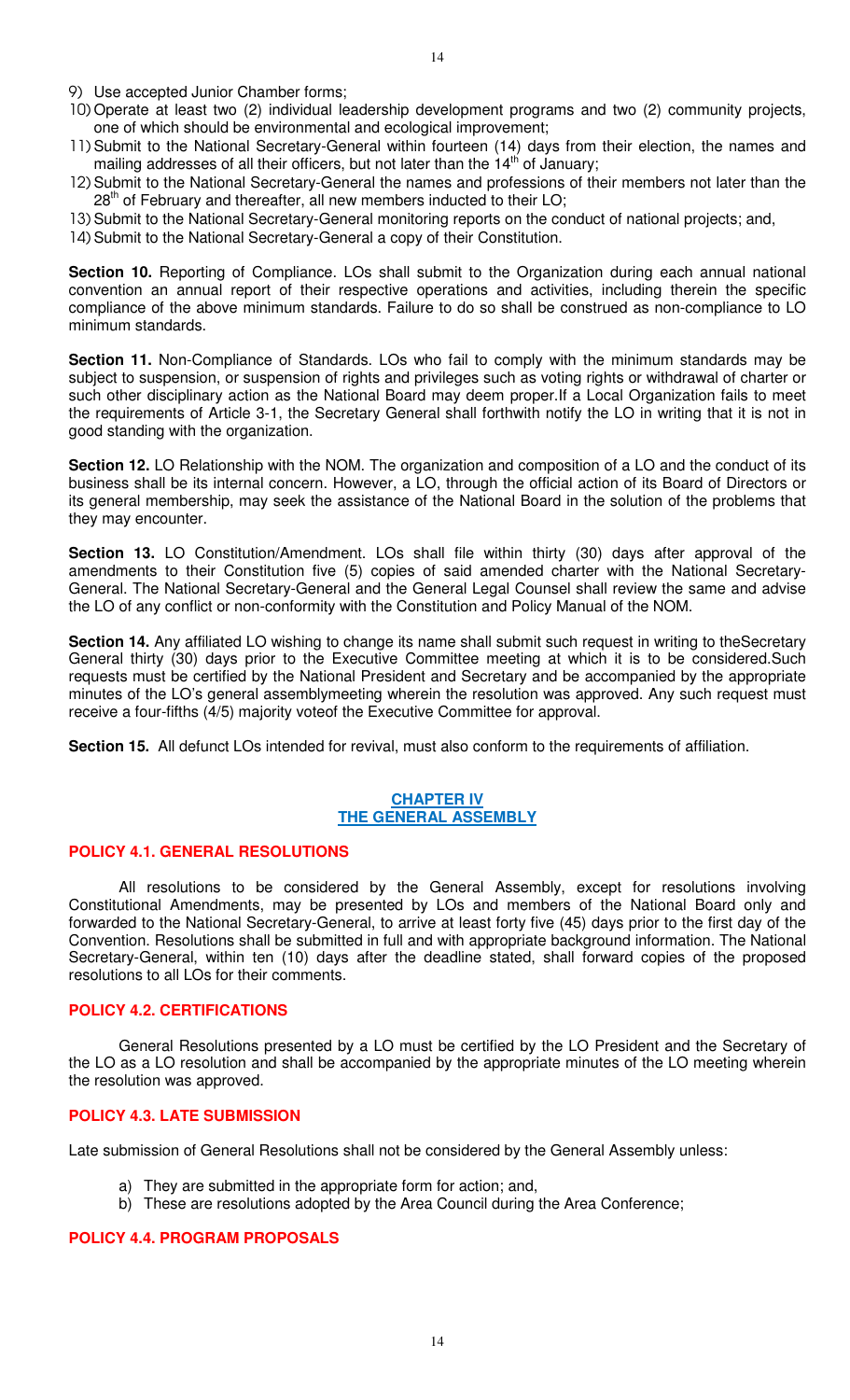**Section 1.** Program proposals for consideration by JCIP can only be submitted by JCIP officers, Local Organization Members, Individual Members, or other interested parties wishing to submit a Program Proposal at the National Convention and must present it through one of these two channels, pursuant to Policies 4.1. and 4.3. in relation to 4.2. of this Manual.

**Section 2.**All Directorate/Commission Planning Session Agenda (together with program/project proposals) shall be mailed to all LOs and JCIP officers at least forty five (45) days prior to the opening of the National Convention. A representative of the LO or the JCIP officer(s) concerned should present the Program/Project Proposal(s) is requested to suggest on the certification form the name of a suitable candidate for the position of Program/Project Manager for the program submitted.

## **CHAPTER V THE NATIONAL CONVENTION**

# **POLICY 5.1 THE NATIONAL CONVENTION**

**Section 1.** Theme. The theme for the national convention shall emphasize a Junior Chamber subject related to the NOM theme. The National Board shall select the theme of the convention on or before the 6<sup>th</sup> month to the convention.

**Section 2.** Schedule. The entire event of each Congress shall be under the supervision and control of the organization's Executive Committee through the National Secretary-General and shall include the following aspects with the maximum opportunities to obtain effective training, exchanges of experience, national involvement and inspiration to continue to serve the organization with enthusiasm.

- a) The JCI Major Emphasis Theme and/or the NOM Theme shall be the focal point of the convention;
- b) Formal and informal meetings shall be provided. Individual delegates are to have the opportunity to discuss matters of interest to them, such as membership recruitment, leadership training, retention and other subjects of value to LOs, and to take back from the Convention information helpful to them;
- c) Delegates' involvement in symposia and seminars with topics and issues of current importance;
- d) Home hospitality and tours, whenever this can be arranged; and,
- e) Opportunities, whenever these can be arranged, for delegates to mix freely with Junior Chamber International Philippines Officers;

**Section 3.** Meetings. The following meetings shall be conducted at each convention:

- a) Meetings of General Assembly, the Executive Committee, the National Board and standing commissions, directorates and committees are required by the Constitution;
- b) General Membership Meetings of the organization's four (4) areas of opportunities and special seminars event concerning the NOM Theme; and,
- c) Training sessions, seminars, workshop and discussion groups for Individual Members which shall be specific in their objectives and offer multiple choice opportunities. The topics for all seminars shall be announced to NOMs and LOs at least fifty (50) days prior to the commencement of the convention.

**Section 4.** Bidding for a National Convention. The site of each National Convention shall be determined at least two (2) years prior to such convention by the General Assembly.

All LOs interested to bid in hosting a National Convention shall submit its bid in writing with the National Secretary-General on or before March 15 preceding the convention at which the bid is to be considered. In the event that no bids are received within the stipulated deadline, or if all those who filed their bid withdraws their bid, the National Secretary-General may extend the deadline for the submission of bids, but this should not be later than September 14<sup>th</sup> preceding the convention at which the bid is to be considered.

Bidding LOs must provide such information, commitments and assurances as the EXECOM may require. And each bid shall be accomplished upon the payment of Fifteen Thousand Pesos (P15,000.00), Philippine currency, representing as follows:

1) Bid Filing Fee. The Bid Filing Fee shall be Five Thousand Pesos (P5,000.00), Philippine currency, to secure the obligation of the bidding LO for the full and faithful performance of all the conditions of the contract;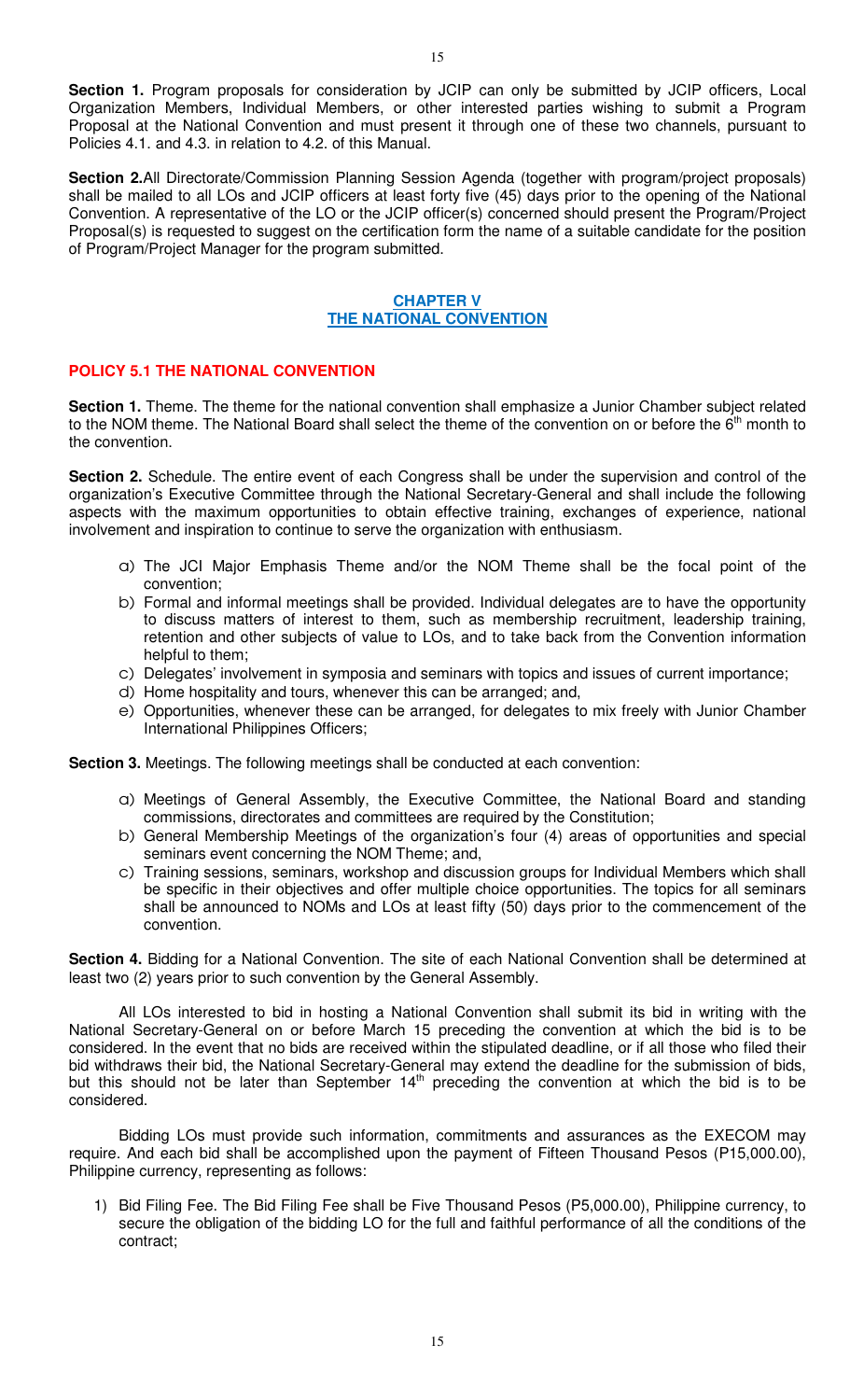2) Bid Site Inspection Fee. The Bid Site Inspection Fee shall be Ten Thousand Pesos (P10,000.00), Philippine currency, which amount is for the purpose of the National Secretary-General or a staff officer designated by him to visit and inspect the site proposed by the bidding LO. The inspecting officer shall then prepare a report for submission to the National Board regarding the adequacy or otherwise, of the facilities and any other factor which shall be considered to have a bearing on the success of the Convention of a bidding site. The inspection shall take place between the selection of the bid in the national convention and the July National Board Meeting of the following year. A copy of the inspection report shall be furnished the bidding LO concerned within fifteen (15) days after the inspection.

The responsibilities for all matters concerning the bid for the site of a National Convention and all expenses for promoting such bid is that of the bidding LO. In addition thereto, the bidding LO has the obligation to be present at the National Board meeting after the inspection of the site is made and shall answer such questions as the Board may ask.

Should the bid be successful in the national convention, the hosting LO shall, within fifteen (15) days from the date of selection, execute a performance bond in the amount of One Hundred Thousand Pesos (P100,000.00), Philippine currency, in addition to the amount above-mentioned. If the bid is not accepted by the National Board, the organization shall release the said performance bond in favor of the bidding Local Organization.

Upon the organization's acceptance of the winning bid, the bid presentation and all supporting materials shall be incorporated and become part of the Convention Contract. The National Secretary-General is empowered to act in behalf of the organization, and is designated as the officer with whom the Host LO shall work out all the details, mechanics and performance of the Convention Contract.

The Host LO should hold the National Convention in the territory for which their charter has been approved. However, they may hold the National Convention in another site if the circumstances and situation warrants.

Section 5. Publicity. The Host LO must provide maximum tri-media mileage of the National Convention. However, all releases to the media with regards to the business at the Convention shall be approved by the National President.

**Section 6.** Changes. In the event that any of the original decisions as to date and place of the National Convention cannot be implemented, or in the event of the cancellation of the convention contract, the General Assembly shall appoint another date and place by mail ballot.

Section 7. Contract. The National Secretary-General shall execute a contract with the successful bidder for the hosting of the National Convention not later that thirty (30) days from the date of selection. Such contract shall be approved by the incumbent National President and the General Legal Counsel. No revisions or amendments of any provision of the signed convention contract shall be made except, upon agreement of all parties to the contract.

**Section 8.** Cancellation of Contracts. The National Board may cancel the contract at anytime up to four (4) months before the convention takes place if it is proven to the satisfaction of the National Board thru the Executive Committee that the Host LO shall be in serious default of the conditions of the contract or that there is a serious threat to the peace and order situation at the proposed National Convention site thereby endangering the safety of the delegates and the proceedings of the events outlined during the National Convention Program. The decision of the National Board to cancel the contract must be ratified by the General Assembly by mail ballot.

Cancellation of the convention contract by reason of the default by the Host LO shall mean the forfeiture of the performance bond in favor of the National Organization. If by reason of the threat to the peace and order situation, the performance bond shall be returned and released in favor of the said Host Local Organization.

**Section 9.** Share in Convention Income. The minimum share of the National Organization is ten percent (10%) of the gross receipts from convention fees. However, the National Board may execute a different sharing scheme, provided it shall not be lower than the abovementioned share. All amounts due to the National Organization shall be remitted within fifteen (15) days from the close of the convention. Any income or loss shall be for the account of the Host LO.

**Section 10.** Sponsorship. All contracts of sponsorship relating to the Convention shall be approved by the National President.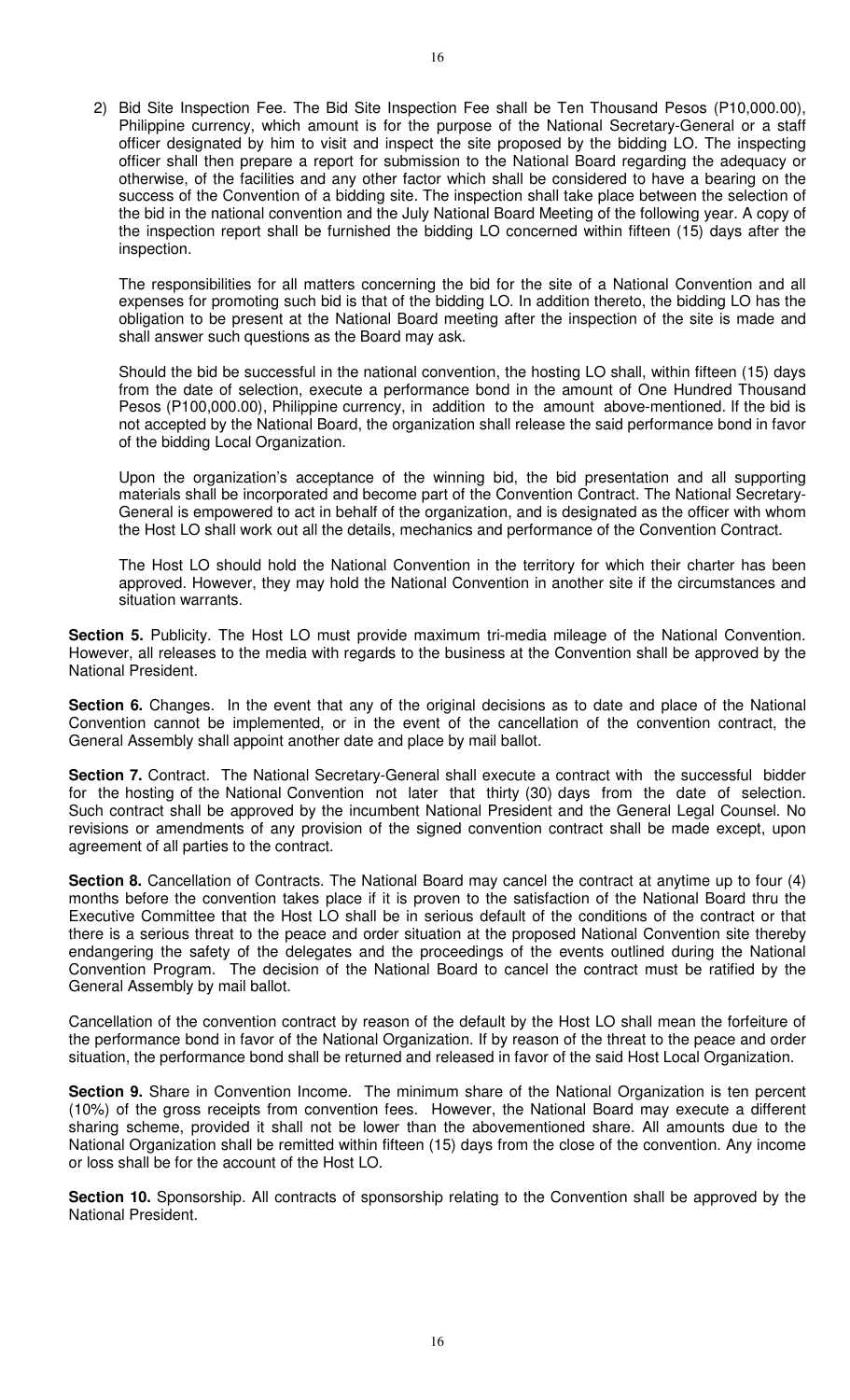**Section 11.** Supervision and Control. The supervision and control of the business arrangement, registration and the general program of the convention, including the invitation of guest speakers, shall be under the National Secretary-General, acting upon the direction of the National President.

**Section 12.** Courtesy Registration and Accommodation. Courtesy registration shall be extended to all members of the National Board which includes the Immediate Past National President, National Secretary-General, General Legal Counsel and five (5) members of the JCIP staff. Courtesy accommodation must be extended to the National President, the Immediate Past National President, the National Executive Vice-President, the National Treasurer, the National Secretary-General, the General Legal Counsel, all the AVPS and RVPs and the five (5) members of the JCIP staff.

## **POLICY 5.2. OBSERVERS**

All past officers of the organization attending a General Assembly Meeting shall be seated as observers with no rights whatsoever except, as may be provided by the Constitution and Constitution.

## **POLICY 5.3. NATURE OF A NATIONAL CONVENTION**

A National Convention is an activity of the National Organization. A Host LO is scheduled to manage such convention in order to spread the learning process to as many JCI members as possible. However, should the Host LO fail to qualify to host the convention, or if the circumstances warrant, the NOM can opt to manage and host the National Convention directly.

### **CHAPTER VI NATIONAL BOARD**

# **POLICY 6.1.JOINT MEETING OF NATIONAL BOARD**

A joint meeting of the newly elected National Board and the outgoing National Board shall be held for the purpose of ceremonial turnover at the national convention.

### **POLICY 6.2.EFFECTIVE DATE**

The National Board elected at the Area Convention shall have the right to act immediately after the adjournment of the General Assembly. Such actions shall only become effective on the following January 1<sup>st</sup>.

### **POLICY 6.3. HANDOVER FILES**

The outgoing AVPs and RVPs shall meet with the newly-elected AVPs and RVPs to hand over files and exchange information. The outgoing National President, National Executive Vice-President and National Treasurer shall turn over their files not earlier than the last day of the expiration of their term, but not later than the first regular National Board meeting of the incoming National Board.

### **POLICY 6.4.VIRTUAL MEETINGS**

**Section 1.**In the interest of expediency and resource conservation, the virtual or online meetings may be conducted provided the following requisites are present:

- a) Only video-conferencing shall be allowed for National Board meetings
- b) Detailed agenda and background documents for review shall be sent at least one (1) week prior the virtual meeting, unless waived by majority of the members
- c) Officers coming from one area may set-up a single point of connection, provided all of them may have equal access to the console

### **CHAPTER VII THE EXECUTIVE COMMITTEE**

### **POLICY 7.1. MINUTES**

The Executive Committee shall keep a record of the minutes of their meetings which must be respectively approved at every subsequent meeting.

## **POLICY 7.2. EFFECTIVITY OF ACTS**

Within the powers granted to it by the Constitution and By–laws and the National Board, the Executive Committee's decisions are immediately executory and binding. Unless required, the National Board need not ratify and/or approve such acts or decisions. However, the National Board may annul and make void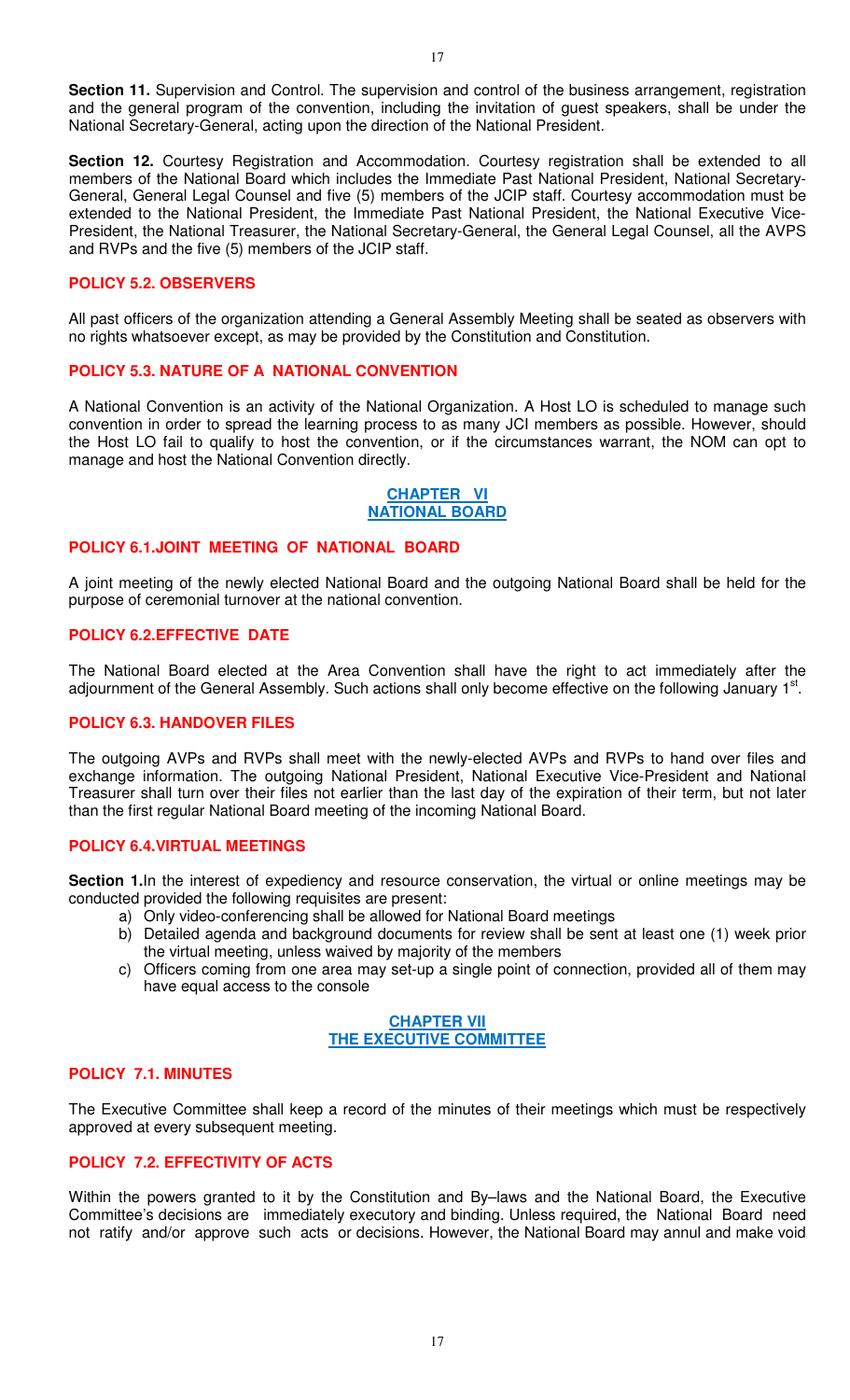the acts or decisions of the Executive Committee upon two-thirds (2/3) votes of the voting members of the National Board.

## **POLICY NO. 7.3. FORFEITURE OF OFFICE**

 The provision of Section 6, Article V of the Constitution shall apply to the members of the Executive Committee who shall incur two (2) consecutive absences unless he shall be able to submit a written justification of his absence. Removal from the Executive Committee shall result in the forfeiture of the absentee's seat in the National Board.

## **POLICY NO. 7.4. VIRTUAL MEETING**

The provisions of Policy 6.4 are applicable to Executive Committee meetings.

# **CHAPTER VIII OFFICERS, ELECTION, TENURE AND QUALIFICATIONS**

### **POLICY 8.1. CONVENTION/CONFERENCE ATTENDANCE**

Official candidates for National President, National Executive Vice-President, National Treasurer, Area Vice-President and Regional Vice-President must be registered and in attendance in the area where their chapter belongs.

### **POLICY 8.2. OFFICER'S COLLEGE**

This is a training program for the purpose of training and preparing the elective officials of the organization for the office they shall hold in the ensuing year. This shall be conducted at least ten (10) days prior to the first day of the Area Conference. The immediate past National President shall be the Chairman of the Officer's College.

- a) Format of Officer's College. The format of the Officer's College shall include the following:
	- 1) Fifteen (15) hours of seminars, workshops, case studies and other methodologies of the learning;
	- 2) Explanation and discussion functions of the different officers of the national board;
	- 3) Reportorial and LO visitation and consultation requirements;
	- 4) Parliamentary procedures, conducting meetings and trainings; and,
	- 5) Case studies;
- b) Required documents to be submitted during the Officer's College. All candidates attending the Officer's College must submit on the first day of the Officer's College the following documents:
	- 1) Ten (10) copies of their most recent 2"x 2" photos in Black and White. In addition, candidates for National President must submit three (3) size 8" x 10" photos in Black and White;
	- 2) For the RVPs, the list of the incoming Chapter Presidents and Secretaries with the mailing address of the chapters in good standing in their region; and,
	- 3) Any other document which the Chairman of the Officer's College may require, provided that they are informed at least two (2) weeks before the start of the Officer's College.

Failure to attend and submit any or all of the above requirements may be a ground for the disqualification of the candidate by the Nominations Committee.

### **POLICY 8.3.CONTINUED MEMBERSHIP AND LOCAL ORGANIZATION AFFILIATION**

Should the LO of the National Officer(s) or appointee become disaffiliated for any cause provided in the Constitution and Constitution or of this Policy Manual, the officer concerned shall automatically forfeit his office, unless on or before the lapse of thirty (30) days from the disaffiliation of his chapter, he is able to duly affiliate with another chapter in good standing. For the AVPs or RVPs, his new affiliation should be with a chapter coming from the same area and/or region which he represents. Written proof of his new affiliation must be received by the JCIP headquarters within the same thirty (30) day period as mentioned above.

### **POLICY 8.4. HOLD-OVER**

The principle of the provision is to ensure the continuity of the management and operations of the National Organization and its activities. The concerned officer shall continue to function and discharge the functions his office until his successor is formally elected and/or appointed.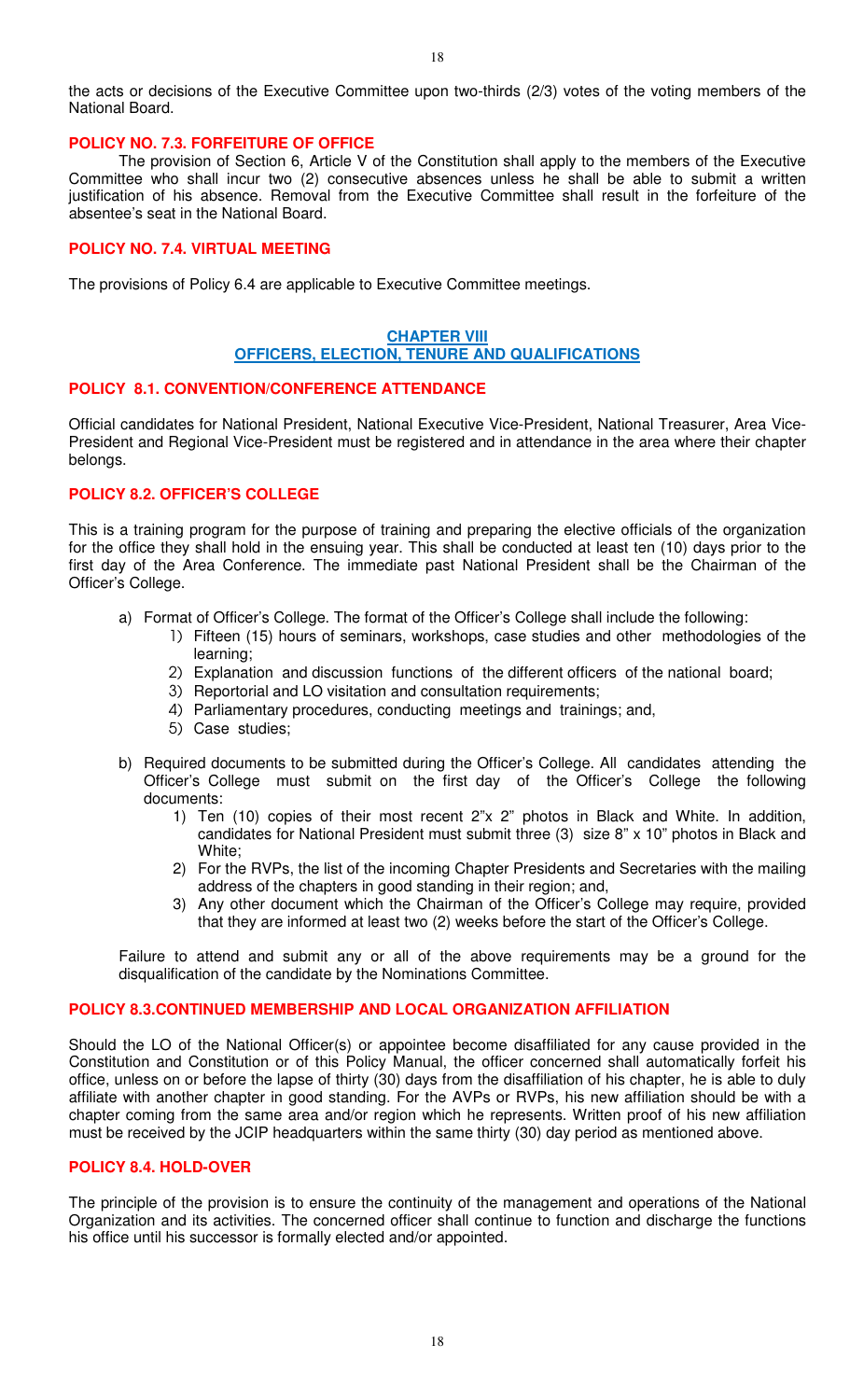## **CHAPTER IX POWERS AND DUTIES OF NATIONAL OFFICERS**

## **POLICY 9.1. PLANS FOR THE YEAR**

**Section 1.** Year's Plan. Plans for the calendar year must be completed before the national convention of the previous year. The main points of the plan including the NOM thrust and theme, schedule of Area Conferences, area council meetings, regional council meetings must be presented to the General Assembly of the above-mentioned national convention. The plans should be approved by the National Board elected for the said calendar year.

**Section 2.**Planning Session. Subject to the approval of the Chairman of the Officer's College, the planning session may be integrated with the Officer's College.

**POLICY 9.2. CHARGING AND INDUCTION OF NATIONAL BOARD MEMBERS AND CHAPTER PRESIDENTS** 

**Section 1.** Charging and Induction of National Board Members. The newly elected National Board shall be charged and inducted in the national convention subsequent to the Area Conference when they were elected. The incumbent National Executive VicePresident shall be the Charging Officer and the incumbent National President shall be the Inducting Officer.

However, with the approval of the incumbent National Board, other ranking JCI officers or past National Presidents may be designated to take the place of the above-mentioned officers.

**Section 2.** Charging and Induction of Chapter Presidents. All LO presidents and their officers present may also be charged and inducted during the national induction in a mass ceremony. This may be done after the induction of the National Board members. The Charging Officer shall be the incoming Regional Vice-President and the Inducting Officer shall be the incoming Area Vice President. All chapter presidents inducted during the national convention shall be awarded a President's pin and a Junior Chamber International Philippines Certificate of Oath of Office. These chapter presidents shall likewise be empowered to induct their officers upon return to their chapters. In all other instances, the Regional Vice-President shall be the Charging Officer and the Area Vice President as the Inducting Officer.

**Section 3.** Charging of Officers. The officers and directors of the organization shall be charged before taking the oath of office, to wit:

"The office to which you been elected is one of dignity and importance.In accepting this office, you undertake a responsibility which is not to be assumed lightly nor carelessly discharged. You are charged with the duties of seriously and resolutely furthering the objectives of the Junior Chamber International Philippines and of the Junior Chamber International. With the Constitution and By–laws and Policy Manual as your guide, you must be ever ready exercise the functions of the office with which you are entrusted. Further, you are charged with governing this Organization according to the laws of democracy, under which laws every man who wishes to speak shall be heard, toward the end that in every matter considered, the best opinion shall prevail through the expressed will of the majority, and the best course of action followed. Do you accept this Charge?"

 The charging of officers and directors must be conducted in a solemn and dignified manner. The Charging Officer must at all times require all the members of the Junior Chamber International Philippines in attendance to stand before administering the charge to the officers and directors.

Section 4. Oath of Office. Thereafter, the officers and directors shall take the following oath of office:

"I, \_\_\_\_\_\_\_\_\_\_\_\_\_\_\_, having been elected as \_\_\_\_\_\_\_\_\_\_\_\_\_\_\_\_ of the Junior Chamber International do solemnly swear to abide by and uphold the Constitution and Constitution of this Organization, the Junior Chamber International Philippines and those of the Junior Chamber International; to keep faith and put into practice the noble and democratic tenets of the JCI Creed; to perform my duties to the best of my ability and capacity without fear or favor, with the aim in view of furthering the purpose of the organization and advancing the interest of the community to which it is dedicated; and to conduct myself in a manner befitting a good and true JCI Member so as bring honor and prestige to the Organization; and I take this pledge without mental reservation or purpose of evasion. So help me God."

Affiant

 $\frac{1}{2}$  ,  $\frac{1}{2}$  ,  $\frac{1}{2}$  ,  $\frac{1}{2}$  ,  $\frac{1}{2}$  ,  $\frac{1}{2}$  ,  $\frac{1}{2}$  ,  $\frac{1}{2}$  ,  $\frac{1}{2}$  ,  $\frac{1}{2}$  ,  $\frac{1}{2}$  ,  $\frac{1}{2}$  ,  $\frac{1}{2}$  ,  $\frac{1}{2}$  ,  $\frac{1}{2}$  ,  $\frac{1}{2}$  ,  $\frac{1}{2}$  ,  $\frac{1}{2}$  ,  $\frac{1$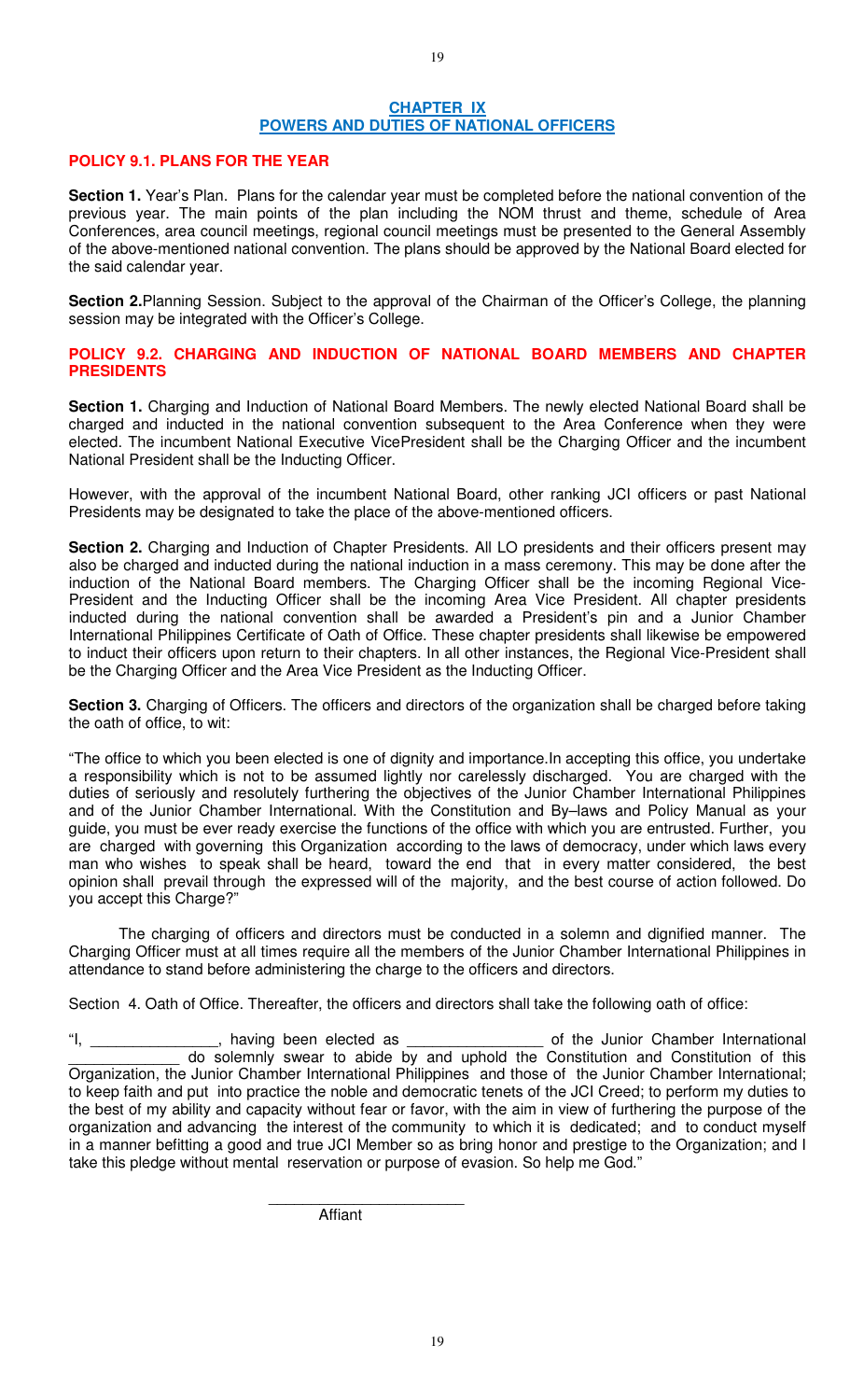SUBSCRIBED AND SWORN to before me this \_\_\_ day of \_\_\_\_\_\_\_\_\_\_\_\_\_\_\_ in the year of our Lord, twenty hundred and \_\_\_\_\_\_\_\_\_\_\_\_\_\_\_\_, Philippines.

#### $\overline{\phantom{a}}$  , and the contract of the contract of the contract of the contract of the contract of the contract of the contract of the contract of the contract of the contract of the contract of the contract of the contrac Oath of Administering Official

# **POLICY 9.3. NATIONAL PRESIDENT (NP)**

**Section 1.** Continuity and Coordination: The National President and the National President-elect shall meet at the convention site immediately after the close of all scheduled meetings. The purpose of this meeting is to exchange information to maintain continuity and coordination of the programs and activities of the organization. Henceforth, until the end of his term, the National President shall furnish the National President-elect with all major correspondence and documents that may emanate from his office.

**Section 2.** Travel. The National President shall travel on behalf of the organization. This schedule should include the following:

- a) Travel to and from the convention at which he presides;
- b) A visit to the national headquarters as soon as practicable following his election but prior to December 31;
- c) Attendance at all meetings of the Executive Committee and the National Board;
- d) A visit to a minimum of one-third (1/3) of all affiliated LOs in good standing;
- e) Attendance at the Junior Chamber International Asia-Pacific Conference and World Congress as Chief Delegate; and,
- f) Attendance at the NOM Area Conferences, Area Council Meetings and Regional Council Meetings when possible;

**Section 3.** Travel Plans. The National President's itinerary shall be guided by a two-year travel plan, subject to an annual review and projection by each National President. This policy shall be referred by the National Secretary-General to the National President's attention each year.

**Section 4.**Travel Limitation. The National President shall not visit a LO in two (2) consecutive years unless itinerary requirements of urgent needs necessitate a special exception.

### **POLICY 9.4. NATIONAL EXECUTIVE VICE-PRESIDENT (NEVP)**

**Section 1.** Travel. The NEVP shall travel at the request of the National President.

Section 2. Planning. Upon being solely nominated, the NEVP nominee can already organize his planning committee and develop the plans for the ensuing calendar year subject to the direction of the sole National President's nominee.

**Section 3.**Long Range Planning Committee (LRPC).The National Executive Vice Presidentbeing the Chairperson of the LRPC(ConstitutionArt. VIII-B Sec. 3) shall act as the National Planning Chairperson who shall supervise the preparation of long range plans and programs for the organizationsubject to the approval of the National Board which shall in turn endorse to the General Assembly for approval. The members of which shall be the incumbent National President, National Secretary General, General Legal Counsel and three (3) Past National Presidents and two (2) Past National Secretary General.

### **POLICY 9.5. AREA VICE-PRESIDENT (AVP):**

**Section 1.** Chapter Visitations. The AVP must visit a minimum of one-third (1/3) of the affiliated LOs in each of the regions falling under his area.

**Section 2.** Area Council Meetings. The AVP must convene at least two (2) area council meetings prior to the Area Conference.

**Section 3.**Area Officers and/or Directors.The AVP may appoint area officers and/or directors to assist him in the management of his area and in the conduct of area projects and programs.

# **POLICY 9.6. REGIONAL VICE-PRESIDENT (RVP)**

**Section 1.** Chapter Visitation. The RVPs must be able to visit all affiliated LOs in his region prior to the Area Conference.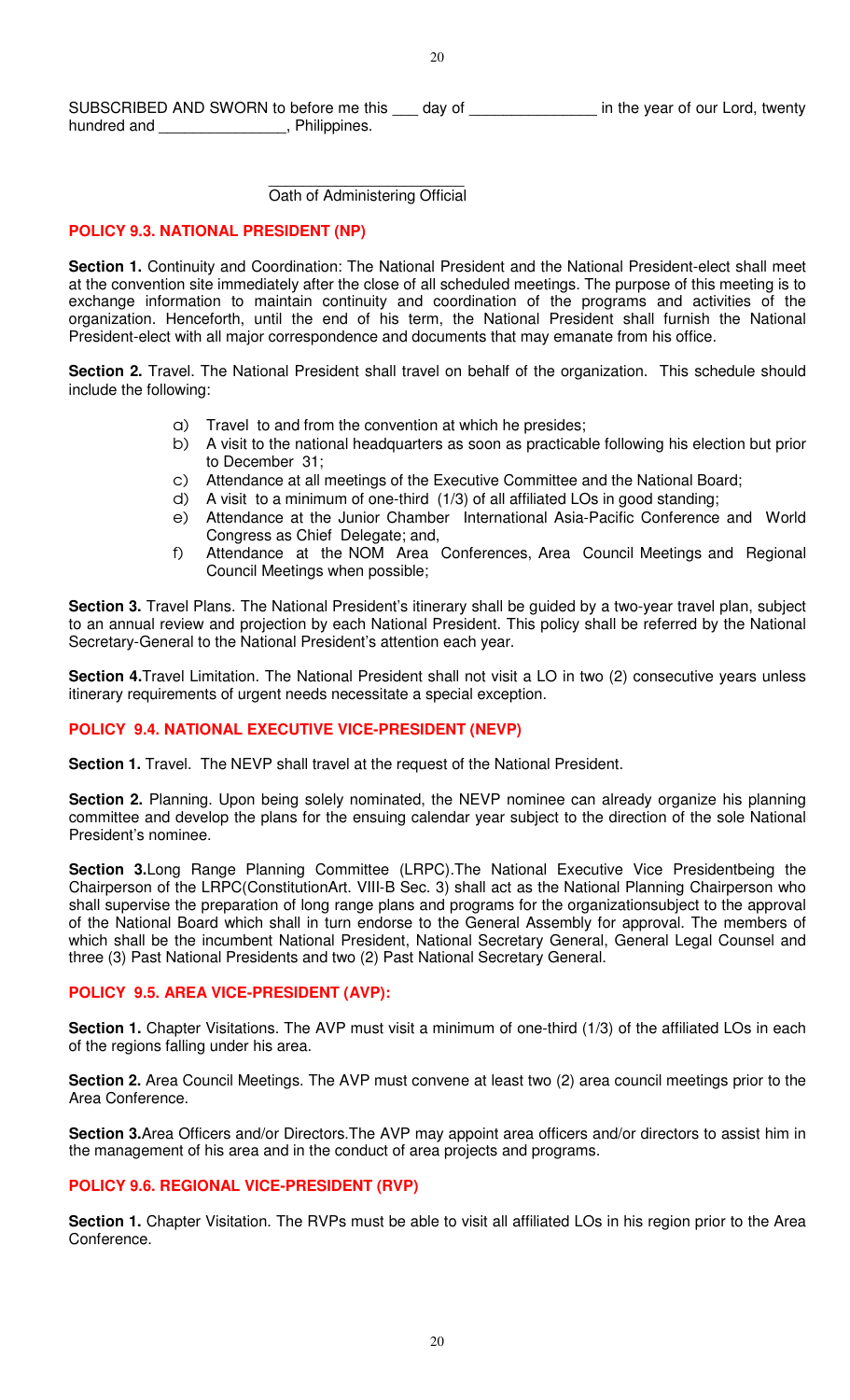**Section 2.**Training Programs.RVPs must conduct at least two (2) regional training programs prior to the Area Conference. Training programs conducted after the national convention of the year they were elected shall be considered in satisfaction of this requirement.

**Section 3.** Regional Council Meetings. RVPs should convene at least three (3) regional council meetings prior to the Area Conference. For this purpose, a meeting may be conducted immediately after the national convention at which the RVP concerned was inducted.

**Section 4.**National Projects.RVPs should see to it that all feasible national projects are conducted by LOs in his region.

**Section 5.** Reports. To submit all reports as determined by his AVP or the National SecretaryGeneral.

**Section 6.**Communication.RVPs should communicate with their assigned LOs by January 15 in his year of office and every quarter thereafter.

# **POLICY 9.7. NATIONAL TREASURER (NT):**

**Section 1.** Visit to the National Headquarters. The NT shall visit the national headquarters immediately after his election but prior to December 31 to finalize the budget for the incoming year.

**Section 2.**Collection of Dues. The National Treasurer, subject to the approval of the National Board, may deputize the AVPs, RVPs or any national officer to collect the dues from LOs assigned to them.

# **POLICY 9.9. GENERAL LEGAL COUNSEL (GLC)**

**Section 1.** Associate Legal Counsel. When the National President deems it necessary, he shall appoint an associate legal counsel as an assistant to the General Legal Counsel to serve at the NP's pleasure.

**Section 2.**Parliamentarian.In the absence or inability of the GLC at the national convention, with the concurrence of the General Assembly, the NP shall appoint a Parliamentarian who shall serve for the period of the national convention.

# **POLICY 9.10. IMMEDIATE PAST NATIONAL PRESIDENT (IPNP)**

**Section 1.**Executive Assistant. Upon the request and recommendation of the IPNP, the NP may appoint an executive assistant who shall be under the supervision of the IPNP in the discharge of his duties.

## **CHAPTER X EXECUTIVE DIRECTOR (ED) AND THE NATIONAL SECRETARIAT**

# **POLICY 10.1.NATIONAL SECRETARY GENERAL (NSG)**

The National Secretary-General must be of Junior Chamber age during his tenure of office and serves under the pleasure of the National President.

# **POLICY NO. 10.2. EXECUTIVE DIRECTOR (ED)**

 The Executive Director need not necessarily be of JCI age or a JCI member for that matter. For purposes of continuity in the management and operation of the National Secretariat, the services of the Executive Director may be contracted for a minimum of three (3) years renewable upon the agreement of the National Board.

# **POLICY 10.3. SELECTION COMMITTEE**

The Selection Committee is responsible for the selection among applicants for Executive Director whose recommendation shall then be forwarded to the National President. It shall be composed of the incumbent National President, the incumbent National Secretary-General and the three (3) most recent Past National Presidents. The most senior Past President in terms of tenure shall act as the Chairman of the Selection Committee. The chairman may call a meeting or the committee motu propio or upon the request of the incumbent National President or National Secretary General.

# **POLICY NO. 10.4. EVALUATION COMMITTEE**

An Evaluation Committee shall also be formed with the purpose of preparing a written evaluation of the Executive Director's performance. The committee shall be composed of the National President, the two (2)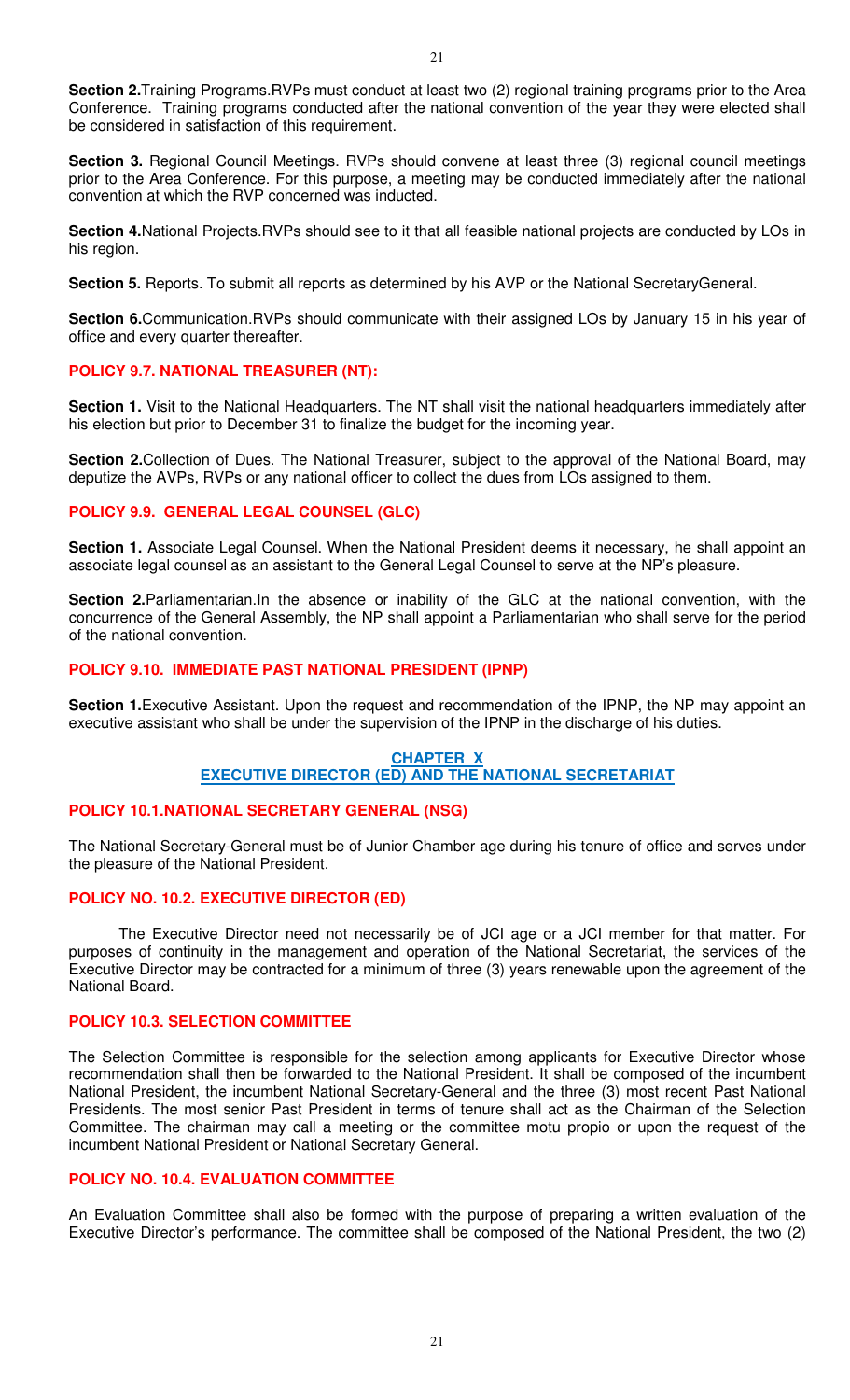most recent past National Presidents, the National Treasurer and the General Legal Counsel. The most senior past National President shall be the Chairman.

The evaluation is to be done once before the  $2^{nd}$  regular National Board meeting and once before the  $4<sup>th</sup>$ regular National Board meeting. This committee may recommend to the Selection Committee for the extension or termination of the Executive Director's Contract.

### **POLICY 10.5. JCI PHILIPPINES (JCIP) NATIONAL SECRETARIAT**

The JCIP National Secretariat ensures that essential basic administrative information and service are readily available to the officers of the National Organization and to all LOs. It likewise endeavors to meet all reasonable requests for assistance from all individual members in pursuit of the ideals of the Junior Chamber.

## **POLICY 10.6. EXTENT OF SERVICES**

The services of the Secretariat shall be extended to the Officers of the Organization, the organized directorate/commissions, committees, the Local Organization Members, and to all applicants for affiliation and officially recognized contracts, within the limits of funds available for this purpose.

# **POLICY 10.7. SECRETARIAT SERVICES**

The National Secretariat shall provide the following services among others:

- a) Collate and/or produce and distribute such publication, manuals and handbooks of general interest as the General Assembly or the National Board may direct and such other publications as the National SecretaryGeneral may determine relevant and within the budgetary limits set by the National Board;
- b) Carry on stock the officially approved Junior Chamber International, Junior Chamber International Philippines and JCI Senate Philippines jewelries and supplies;
- c) Maintain a library which shall contain a record suitably indexed of such materials, activities, projects and films relating to the Organization as the Executive Director mav direct:
- d) Provide Conference and Convention support, including on-site establishment of JCIP Secretariat;
- e) Keep records of all historical and ongoing activities of the organization; Circulate dues billing and reports and handle the administration of JCI finances; and,
- f) Provide such other necessary services to the National Board, Executive Committee and to the officers of the organization.

### **POLICY 10.8. OTHER SERVICES OF THE SECRETARIAT**

Upon request, the Secretariat shall also:

- a) Develop special seminars, for convention or meetings, including visual aid at cost;
- b) Provide advice on methods to make LO meetings more interesting and better organized;
- c) Conduct special research; and,
- d) Entertain miscellaneous requests.

## **POLICY 10.9. COMPOSITION**

The JCIP National Secretariat shall be comprised of the National Secretary-General, the Executive Director and such staff that shall be retained in line with the organization structure currently endorsed by the Executive Committee.

### **POLICY 10.9. ADDITIONAL QUALIFICATIONS OF EXECUTIVE DIRECTOR**

Every aspirant to the position of Executive Director shall, in addition to these qualifications set forth in the Constitution and Constitution, he must possess the following:

- a) The aptitude to exhibit a basic expertise in the fields of administration and management; and,
- b) Must be willing to work full-time;

# **POLICY 10.10. OTHER DUTIES**

The Executive Director shall have other duties as follows:

- a) Carry out duties assigned by the NP;
- b) Make recommendations to the NP with respect to his assigned duties;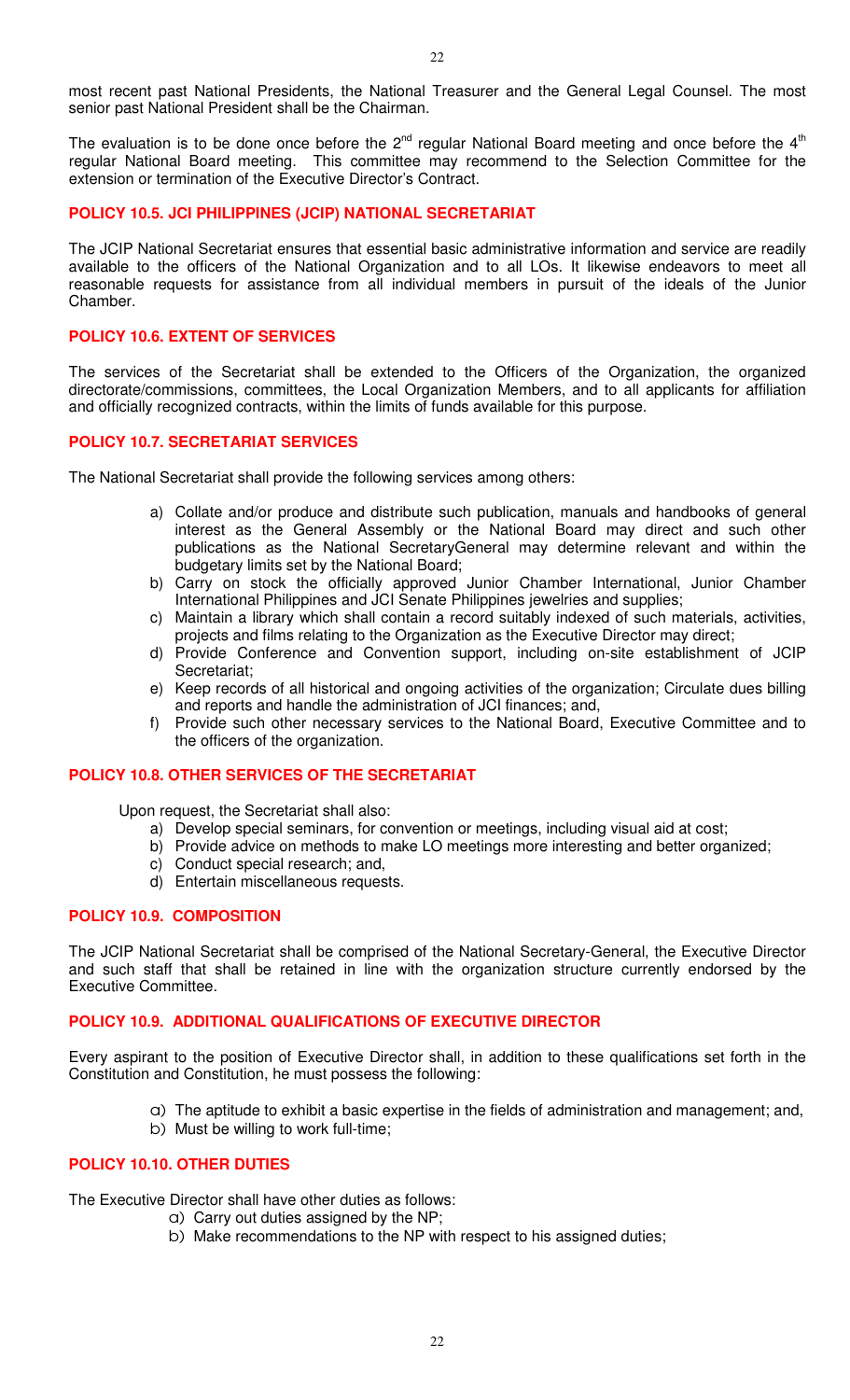- c) Attend all meetings of the General Assembly, the National Board and the Executive Committee;
- d) Promote the purposes of the organization;
- e) Conduct himself in a manner befitting the organization;
- f) Publish all official publications of the organization, including manuals, handbooks, directories, and all other printed or mechanically reproduced materials;
- g) Prepare annual reports on the (4) areas of opportunity and the Major Emphasis Theme, and shall be submitted to every National Convention;
- h) Coordinate the dissemination of information and promotional materials on all areas of opportunity within the limits of funds provided for that purpose.

# **CHAPTER XI CONSTITUTIONAL COMMISSIONS**

## **A. NATIONAL COMMISSION ON AUDIT (COA)**

## **POLICY 11.1. FAILURE TO FULFILL MANDATORY REQUIREMENTS**

The National President shall appoint, subject to the confirmation of the National Board, qualified JCI members to act on behalf of the Commissioner / National Directors who is unable to exercise his mandated function in accordance with the Constitution.

 The appointment shall specify whether it shall be only during the period of inability to discharge such function if the cause is merely temporary or for the remainder of the term of said Commissioner / National Director if the cause is permanent.

## **B. NATIONAL COMMISSION ON ELECTIONS (COMELEC)**

# **POLICY 11.1. NATIONAL ELECTION CODE**

The National Election Code is hereby incorporated as an integral part of this Policy Manual which is part of the appendices hereto.

## **POLICY 11.2. VOTER'S REGISTRATION FORM AND VOTER'S ID**

Only LOs who submitted their Voters' Registration Forms on or before May 31 shall be issued a Voter's Identification Card. The actual receipt of the Voters' Registration Form (VRF) by the Secretariat on the deadline date is deemed submitted. Only chapters with properly issued voter's identification card shall be allowed to vote in the Area Conference and National Convention.

# **POLICY 11.3. DEADLINE**

All nominations for elective officers must be made on the prescribed form of the Certificate of Candidacy (COC) and forwarded to the JCIP Secretariat to arrive on or before the deadline date of July 31. The National Secretary-General shall, within fifteen (15) days after the deadline date for nomination, forward to all LOs a list of nominees, together with essential curriculum vitae of the candidates.

# **POLICY 11.4. OTHER DUTIES OF NOMINATION'S COMMITTEE**

 In addition to that provided by the Constitution, the other duties of the Nominations Committee are the following:

- a) Examine and grade the preparatory exercise submitted by the candidates;
- b) Verify the planned activities of the candidates if it is in accordance with the Constitution;
- c) Certify to the General Assembly whether individual candidates have satisfied the required qualifications embodied in the Constitution; and,
- d) Certify to the General Assembly the grades given to the individual candidates resulting from the committee's examination of the candidates' preparatory exercises and personal interview.

# **POLICY 11.5. NOMINEE'S APPEARANCE BEFORE NOMINATION'S COMMITTEE**

Each nominee shall personally appear before the Nominations Committee on the date and time scheduled for the purpose.

# **POLICY 11.6. CANDIDATE'S ELIGIBILITY**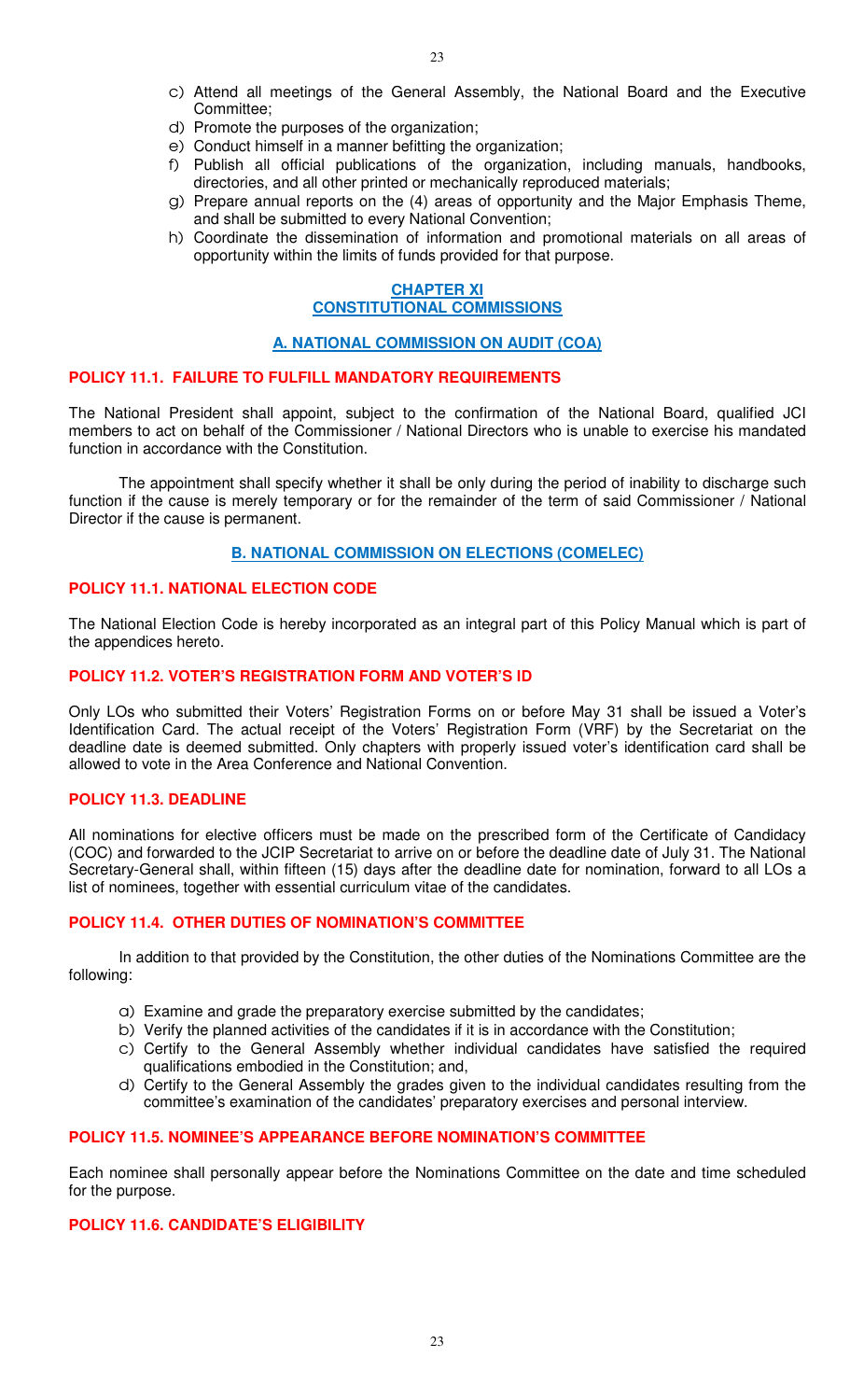On top of the requirements provided in the Constitution, candidates should obtain a passing rating in the abovementioned preparatory exercises and personal interview to be eligible to run for the office sought for.

# **POLICY 11.7. NOMINATION'S COMMITTEE RATING SYSTEM**

The Nominations Committee rating system is hereby incorporated as an integral part of this manual.

## **NATIONAL TRAINING DIRECTORATE (NTD)**

### **POLICY 11.8. FUNDING SOURCES**

 The National Training Directorate shall have a share in the JCIP Annual Budget as stipulated in the JCIP Constitution. However, it may solicit corporate sponsorships and donations to augment the funds of the Directorate for it to be able to achieve its purpose and objectives subject to the approval of the National Board.

 These funds may be used by the Directorate for the printing of seminar materials, manuals, publications but not for traveling expenses and honoraria of the trainers of the Directorate.

## **CHAPTER XII AREAS AND REGIONS**

# **POLICY 12.1. JURISDICTION OF AREAS AND REGIONS**

The LOs of the Organization shall be grouped into five (5) Areas. Each Area shall comprise the provinces and the chartered cities within such municipalities shall also be correspondingly subdivided into Regions as indicated below:

 Area I. Area I shall be composed of the following regions and their respective provinces, cities and municipalities within their area of jurisdiction, to wit:

- 1) Cagayan Valley Region. This shall be composed of the following provinces and chartered cities within such provinces: Batanes, Cagayan, Isabela, NueveVizcaya, Aurora, Quirino, Kalinga and Apayao;
- 2) Ilocandia Region. This shall be composed of the following provinces and the chartered cities within such provinces: Ilocos Norte, Ilocos Sur, Abra, Ifugao, Mountain Province, Benguet, and La Union
- 3) Northern Luzon Region. This shall be composed municipalities and chartered cities within the province of Pangasinan; and,
- 4) Central Luzon Region. This shall be composed of the following provinces and chartered cities within such provinces: Bataan, Nueva Ecija, Pampanga, Tarlac and Zambales;

Area II. Area II shall be composed of the following regions and their respective provinces, cities and municipalities within their area of jurisdiction, to wit:

- 1) Metropolitan North Region. This covers the whole province of Bulacan;
- 2) Metropolitan East Region. This shall be composed of the following provinces and/or chartered cities of Kalookan, Quezon City, Malabon, Mandaluyong, Marikina, Navotas and San Juan,
- 3) Metropolitan South Region. This shall be composed of the following provinces and/or chartered cities of Makati, Manila, Parañaque, Pasay, Taguig and Pateros;
- 4) Rizal Region. This shall be composed of all municipalities and chartered cities within the Rizal region.

Area III. Area III shall be composed of the following regions and their respective provinces, cities and municipalities within their area of jurisdiction, to wit:

- 1) Laguna. This shall be composed of Laguna Province;
- 2) Cavite North. This shall be composed of the following municipalities and chartered cities located at the eastern side of Cavite, namely; Tagaytay City, Trece Martirez City, and the municipalities of Carmona, Silang, Amadeo, Alfonso, Gen. Emilio Aguinaldo, Gen. Mariano Alvarez, Indang, Ternate, Maragondon, Magallanes and Mendez as approved by the National Board upon the endorsement of the majority of LOs affected.
- 3) Cavite South. This shall be composed of municipalities and chartered cities located at the western side of Cavite namely;Cavite City and municipalities of Dasmarinas, Imus, Bacoor, Noveleta, Tanza, Rosario, Naic, Gen. Triasand Kawitpresently approved by the National Board upon the endorsement of the majority of LOs affected.
- 4) Palawan Region. This shall be composed municipalities and chartered cities within the Palawan Island.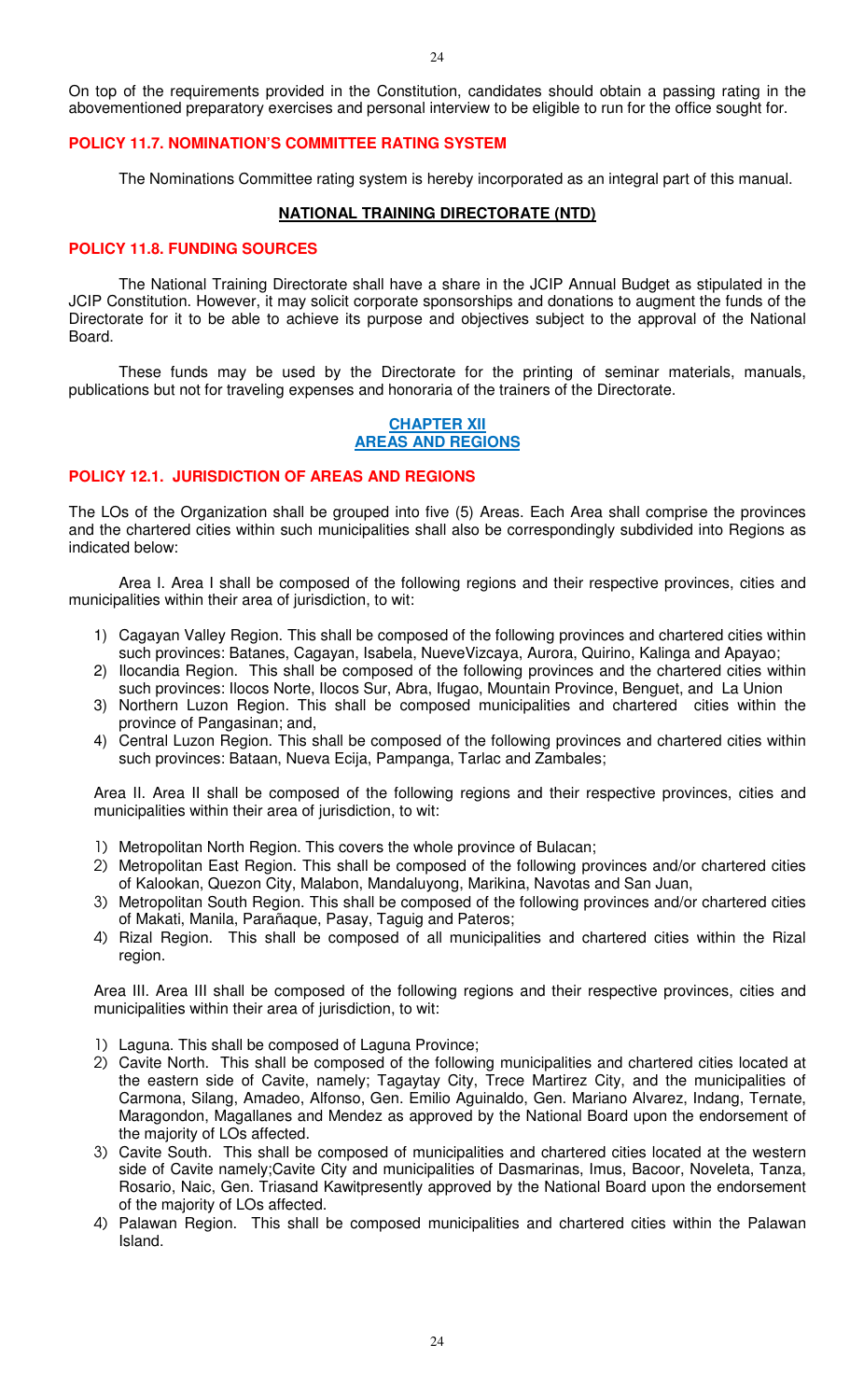- 5) Southern Tagalog East. This shall be composed of the following provinces and the chartered cities within the provinces of Batangas, Quezon and Marinduque, Mindoro and Romblon
- 6) Bicol Region. This shall be composed of the following provinces and the chartered cities within the provinces of Albay, Camarines Norte, Camarines Sur, Catanduanes, Masbate and Sorsogon.

Area IV. Area IV shall be composed of the following regions and their respective provinces, cities and municipalities within their area of jurisdiction, to wit:

- 1) Western Visayas Region. This shall be composed of the following provinces and the chartered cities within the provinces of Aklan, Antique, Capiz, Iloilo, Negros Occidental and Guimaras;
- 2) Central Visayas Region. This shall be composed of the following provinces and the chartered cities within the province of Bohol, Cebu, Negros Oriental and Siquijor; and,
- 3) Eastern Visayas Region. This shall be composed of the following provinces and the chartered cities within the province of Eastern Samar, Leyte, Northern Samar, Western Samar, Southern Leyte and Biliran;

Area V.Area V shall be composed of the following regions and their respective provinces, cities and municipalities within their area of jurisdiction, to wit:

- 1) Western Mindanao Region. This shall be composed of the following provinces and the chartered cities within the provinces of Zamboangadel Norte, Zamboanga del Sur, ZamboangaSibuguey, Misamis Occidental, Basilan, Tawi-Tawi and Sulu.
- 2) Northern Mindanao Region. This shall be composed of the following provinces and the chartered cities within the provinces of Agusan del Norte, Agusan del Sur, Bukidnon, Camiguin, Misamis Oriental, Surigao del Norte and Surigao del Sur;Lanao del Sur and Lanao del Norte;
- 3) Davao Region. This shall be composed of the following provinces and the chartered cities within the provinces of Davao del Norte, Davao del Sur, Davao Oriental, and,
- 4) Southern Mindanao Region. This shall be composed of the following provinces and the chartered cities within the provinces of South Cotabato, North Cotabato, Maguindanao and Sultan Kudarat;
- 5) **Central Mindanao:**

# **POLICY 12.2.NEW PROVINCES OR CITIES**

 Any new province or chartered city created shall be assigned to the region wherein it was taken, unless the National Board reappoints said new province or city to another region upon petition of the LO(s) affected.

# **POLICY 12.3. AREA EXECUTIVE COMMITTEE**

 The Area Executive Committee shall meet once a quarter at a time and place decided among the members. The AVP shall be the chairman of the Area Executive Committee.

### **POLICY 12.4. AREA CONFERENCES**

**Section 1.**Bidding for a Conference

- 1) Any LO who wishes to bid to host an Area Conference must submit three (3) copies of a completed standard Conference Contract, which form part of the Appendices of this Policy Manual, together with attachments containing such information, commitments, and assurances as the National Executive Committee shall prescribe. The said contract must be received by the National SecretaryGeneral sixty (60) days before the first day of the Area Conference where the site shall be selected.In the event that no bids are received at the stipulated deadline, or if all those who filed an intention to bid withdraws, the National SecretaryGeneral may extend the deadline for the submission of bids up to the opening of the conference at which the bid shall be considered;
- 2) Each bid shall be accompanied by Five Thousand Pesos (Php5,000.00), Philippine currency, in cash, check or money order, payable to the Junior Chamber International Philippines. If the bid is not accepted by the National Executive Committee, the filing fee shall be returned to the bidding LO. If the bid is accepted and/or the bidding LO losses its bid, the said filing fee shall accrue to the organization;
- 3) The responsibility concerning the bid for the site of a conference and all expenses of promoting such bid shall be for the account of the bidding LO;
- 4) Only bids which have been certified as eligible by the National SecretaryGeneral shall be included in the balloting;
- 5) Upon the organization's acceptance of a bid to host a conference and upon approval of the conference by the National Executive Committee, the bid presentation and all supporting materials shall be incorporated and become part of the Conference Contract;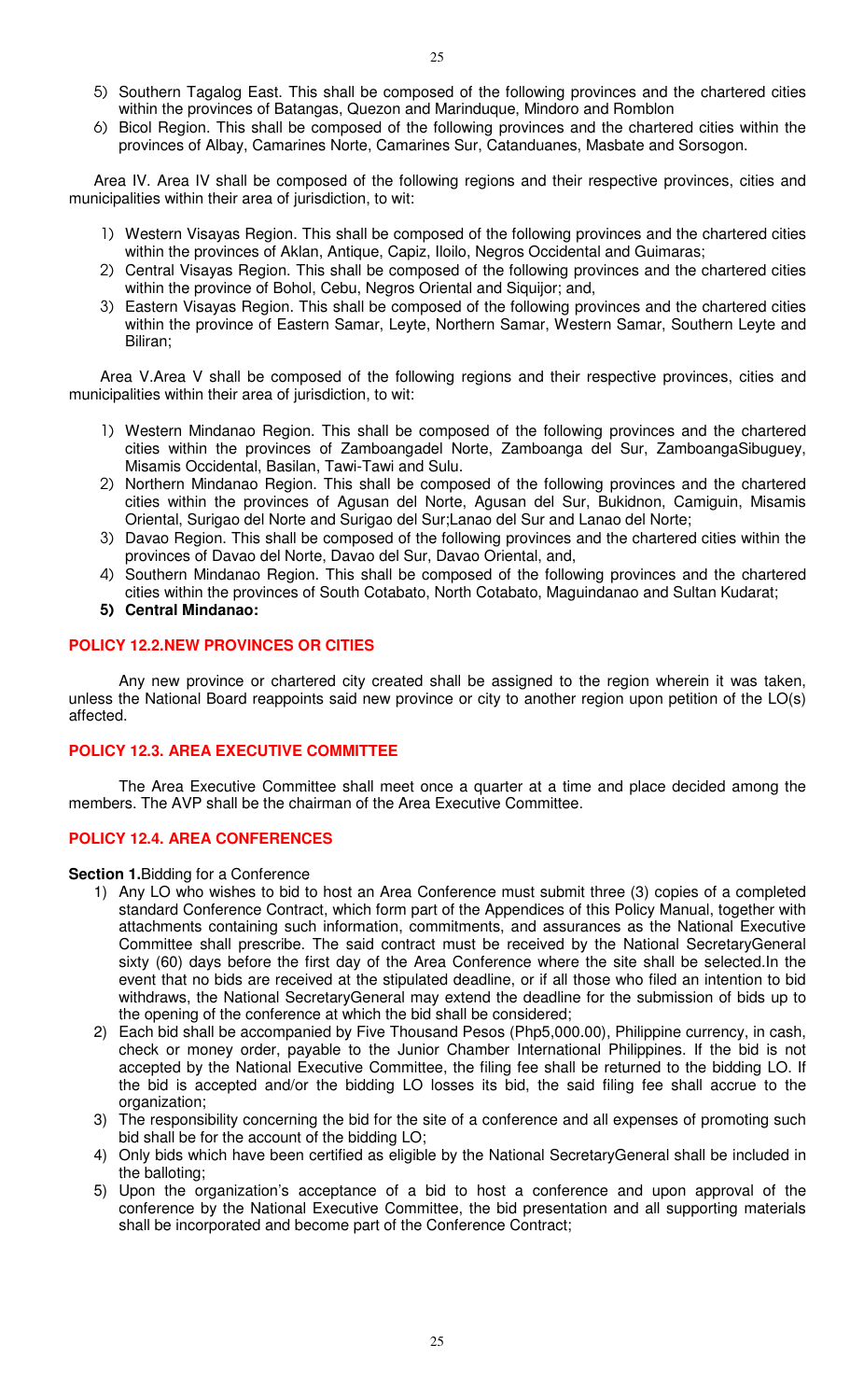- 6) The National Secretary General is empowered to act in behalf of the organization and is designated as the officer with whom the host LO shall work out all details, mechanics and performance of the conference contract;
- 7) Two (2) weeks after the last day of the Area Conference which selected the host of the next Area Conference, the Host chapter (selected LO) shall file a performance bond in the amount of Twenty Five Thousand Pesos (Php25,000.00), Philippine currency, in favor of the Junior Chamber International Philippines to secure the obligation of the Host LO for the full and faithful performance of all conditions of the contract;
- 8) In the event that the conference is cancelled by the National SecretaryGeneral, and his action after consideration of the reasons therefore, is ratified by the National Executive Committee, or the obligation of the Host LO, as provided in the conference contract, are not fulfilled at least ninety (90) days prior to the Area Conference it is to host, the Host LO shall automatically forfeit the performance bond in favor of the organization.

In such case, the National Board shall appoint another host LO as well as the date and place of the Area Conference.

**Section 2.** Pre-conference Inspection Visit. The National SecretaryGeneral, or his duly appointed representative, shall make a pre-conference inspection visit to the conference site prior to the July National Board meeting. The Host LO shall extend the necessary courtesies to ensure the success of said inspection visit.

**Section 3.** Conference Theme.

- 1) The theme of each conference shall deal with socio-economic and/or environmental issues of the particular area, preferably in support of the NOM theme. Each conference shall have the goal of adopting declarations or resolutions aimed at resolving those issues;
- 2) The conference organizing committee shall submit a proposed theme(s) to the National Secretary-General at least thirty (30) days prior to the April National Board meeting of the Area Conference year. The National Board shall approve the theme of the conference and the National Secretary-General shall advise the organizing committee of the approved theme within thirty (30) days after the meeting.

**Section 4.** Schedule of Events and Agenda.

- 1) Program Requirements. At least two third (2/3) of the time allotted to business meetings shall be devoted to Junior Chamber subjects. At least one half (1/2) day session shall be devoted to seminars, workshops, discussion groups or similar meetings on the NOM theme or national projects and sufficient time shall be devoted to the conference theme and the Area Program;
- 2) Schedule of Events. The National Board shall be responsible for the approval for the conference schedule of events. The National Secretary-General in consultation with the Area Executive Committee, shall establish a proposed schedule of events, which he shall submit to the National Board during its April meeting. The National Secretary-General shall forward the approved schedule of events to the conference organizing committee within thirty (30) days after the meeting. The conference organizing committee shall be responsible for putting into action the approved schedule including the invitation of the speakers; and,
- 3) Information to Officers and LOs. The approved schedule of events and agenda for the conference shall be circulated by the conference organizing committee at least sixty (60) days prior to the opening of the conference, to all Junior Chamber International Philippines Officers and to all LOs assigned to the Area where the conference shall be held.

**Section 6.** Chairmen of Meetings, Seminars and Workshops. The names of the chairmen and speakers shall be forwarded to the Conference Organizing Committee by the Conference Chairman or the National SecretaryGeneral not later than thirty (30) days before the opening of the conference.

**Section 7.** Services to the Conference by the Organization.

- 1) Coordination of the date, time and site of the conference;
- 2) Publicity through publication and letters of the NOM;
- 3) Supervision and guidance from the National Secretary-General or the Conference Chairman;
- 4) Arrangement of the specialized speakers for the seminars and workshops;
- 5) Supply by the national headquarters of materials;
- 6) Provision of mailing lists of chapters in good standing; and,
- 7) All others may be needed and determined by the National Board;

**Section 8.** Conference Resolution. The Conference Chairman shall, within fifteen (15) days after the conclusion of the Area Conference, submit details in writing to the National SecretaryGeneral of all resolutions passed. Copies of such resolutions shall be forwarded by the National SecretaryGeneral to all members of the National Board.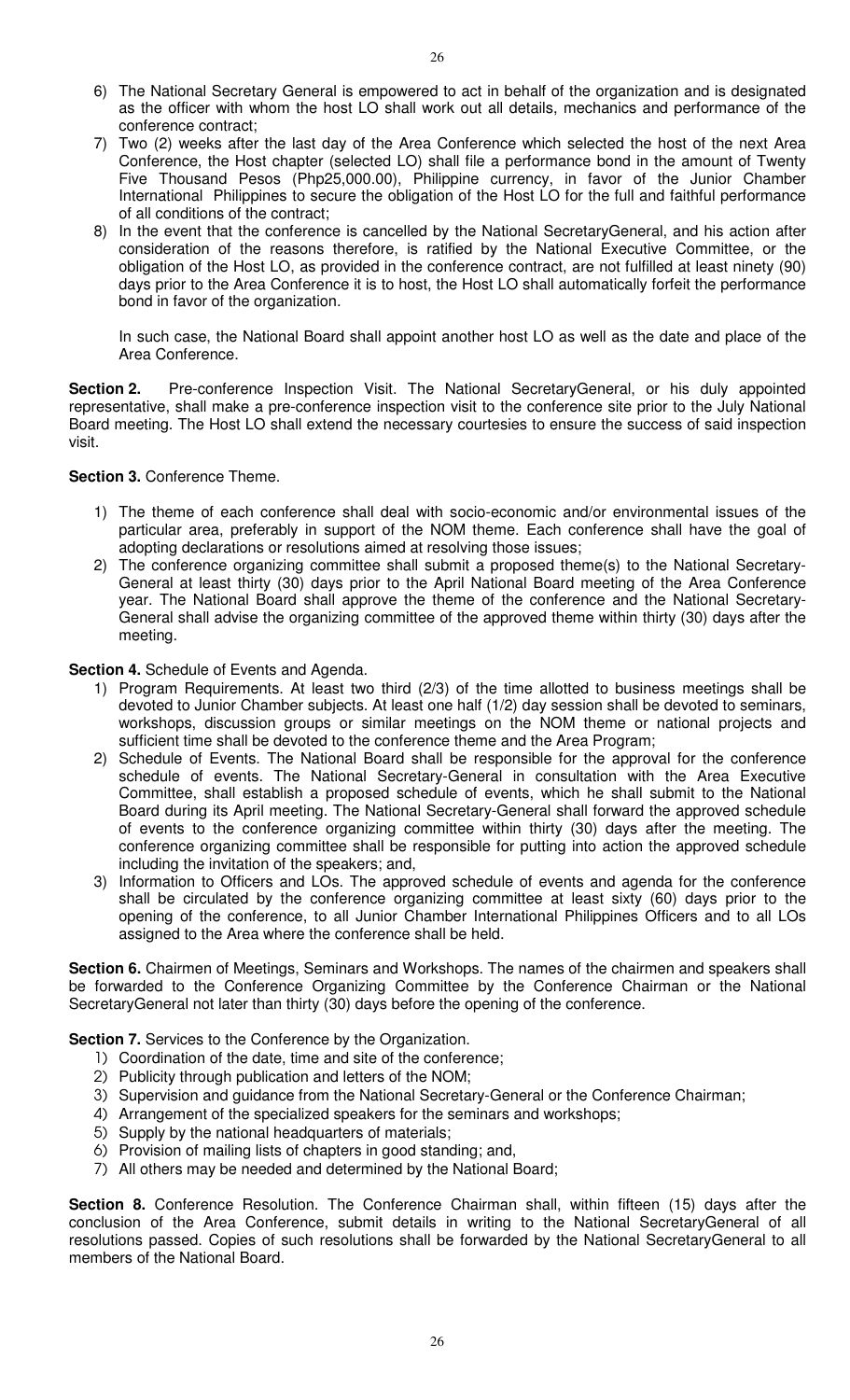**Section 9.** Nature of the Area Conference. Area conferences are activities of the National Organization. Hosting LOs are selected to manage said activities in order to spread the learning process to as wide a breadth of JCI as possible. Should the Host LO fail to qualify to host an Area Conference or if the circumstances warrant, the NOM can opt to manage and host the Area Conference directly.

**Section 10.** Share of NOM in the Conference Income. The National Organization shall share five percent (5%) of the gross receipts from conference fees. The Host LO should remit the NOM's share within fifteen (15) days from the last day of the Area Conference.

**Section 11.** Courtesy Registrations and Accommodations. The Host LO shall extend courtesy registrations and accommodations to the National President, NEVP, NT, NSG, GLC (if they are in attendance), the JCIP Staff members, the AVP, and the RVPs coming from the area whose conference it is

hosting. Such courtesies shall be during the duration of the conference but may be extended by the Conference Chairman in favor of the JCIP Staff who may have to stay behind beyond the duration of the conference to workout with the conference committee's financial and documentary obligations which the Host LO have to submit. These extensions, however, should not be more than two (2) days.

**Section 12.** Regional Executive Committee. The National Executive Committee shall meet at least once every quarter at a time and place decided by the members. The RVP shall be the Chairman of the Regional Executive Committee. The schedule and place of the meeting shall be submitted by the RVPs to the NSG on or before the January National Board meeting.

 Minutes of the Regional Executive Committee meetings must be submitted to the NSG not later than fifteen (15) days from the conclusion of such meetings.

# **POLICY 12.5. FINANCES, DUES AND FUND RAISING**

**Section 1.** Area or Regional Fund Raising: The area or regions may have their own fund raising activities. But such activities must first be cleared with the National Board before implementation.

**Section 2.** Contribution from JCIP National Officers. All National Board members are prohibited from contributing their personal money to the fund raising activities of their constituent chapters. The rationale behind this policy is to ensure that these officers shall be able to function with full dedication and diligence to their office which does not have any compensation at all.

**Section 3.** Chapter Fund-Raising Activities. While chapters are encouraged to have their own fund-raising activities, solicitations of whatever nature, whether Junior Chamber related or not, among and between chapters and their members is not allowed. Joint chapter fund raising activities are however encouraged, provided the restrictions herein are observed.

### **CHAPTER XIII FINANCES AND DUES**

# **POLICY 13.1. DONATIONS**

Section 1. Solicited Donations. The National President, in consultation with the National Treasurer and, in coordination with the Ways and Means National Chairman, shall be responsible for cultivating, maintaining and promoting corporate funds by way of preparing a program of presentation and request for such sponsorships for a project of national magnitude.

**Section 2.** Unsolicited Donations. The National President, National Secretary General and National Treasurer, under their discretion, may accept unsolicited donations of money and/or materials, if they believe that the donor have compatible objectives with the purposes and ideals of the Junior Chamber movement.

# **POLICY 13.2. PHILIPPINE JAYCEES FOUNDATION**

 All existing funds held in the name of the organization shall be held in trust by the Philippine Jaycee Foundation, Inc. with Securities and Exchange Commission Registration No. 11695, under such terms and conditions as the Organization may provide and which shall be disbursed or otherwise utilized upon resolution or recommendation of the National Board.

### **POLICY 13.3. PROPERTIES/ASSETS**

**Section 1.** All the properties and assets of the Organization shall be held in the name of the Junior Chamber International Philippines. The Executive Director shall be responsible for all the properties held in the name of the National Organization. He shall maintain a perpetual inventory of all the assets including furnishings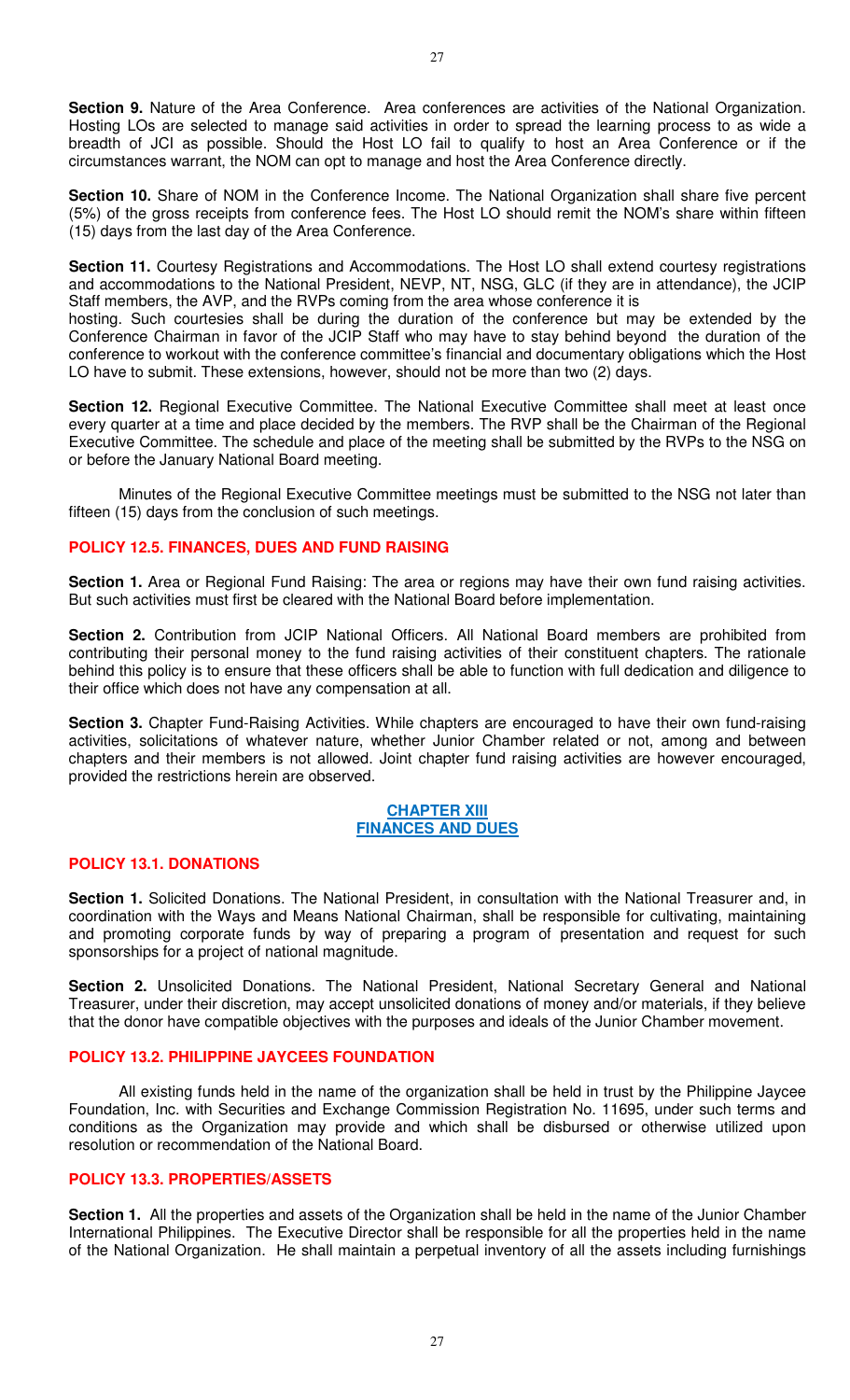and improvements, office equipment and gifts presented to the secretariat. Upon assuming office, the Executive Director shall immediately become accountable for the Organization's property and shall sign a written inventory of the properties received, a copy of which shall be provided the National President, the National Treasurer, the National SecretaryGeneral and the Commission on Audit.

**Section 2.**All equipment and properties of the organization must be adequately insured in the name of the Junior Chamber International Philippines.

# **POLICY 13.4. SUPPLIES**

**Section 1.** The National Treasurer shall maintain an inventory of the jewelry and membership supplies based on officially approved designs as a membership service, which shall be available for sale at the National Secretariat, Area Conferences and National Convention.

## **POLICY 13.5. OFFICER EXPENSES**

Section 1. PRESIDENT: The budget shall provide for the travel, administrative, and other businessrelatedexpenses of the President, to enable the effective fulfillment of his duties.

No other person's expenses shall be covered by the President's budget, and in no case shall reimbursement for expenses exceed the total amount budgeted for the President's expenses.

**Section 2.** PROCEDURE: Claims for reimbursement within the budgeted amount of expenses incurred mustbe submitted to the JCI National Headquarters within 45 (forty-five) days of incurring the expense. Claims submitted late shall not bereimbursed except with the specific consent of the President, and only in extraordinary circumstances. Noreimbursement for expenses shall be made for claims submitted later than January 31 following the fiscal yearto which they relate.

**Section 3.** ADVANCES: The President may authorize advances against travel and administration budgetsof Officers and appointed officials at his discretion.

**Section 4.** AUTHORIZED TRAVEL EXPENSES: Authorized travel expenses are the actual cost to theOfficers of transportation, travel insurance, actual cost of hotel and meals, laundry and valet, passport andconsular fees, excess luggage and similar expenses connected directly with official travel on behalf of the organization.

**Section 5.** LIMITS: Travel of an Area Vice President beyond his assignments is not an authorized expense unless,in the opinion of the President, upon recommendation of the National Executive Vice President, special circumstances justify the use of funds for this purpose.

**Section 6**. AUTHORIZED ADMINISTRATIVE EXPENSES: Authorized administrative expenses includestenography, stationery, postage, telephone, telefax, telex, cable, insignia of office, publicity, photographsand news releases, and similar expenses of the Officer's administrative responsibilities.

**Section 7**. MAXIMUM: The maximum expense allotment available to Officers as established by the budgetshall cover all expenses and services of such Officers during their actual term of office, and in no case shallreimbursement for such expenses and services exceed the budgeted amount.

**Section 8.** PERSONAL EXPENSES: Personal expenses paid on behalf of any Officer by the organizationshall be repaid to the organization within thirty (30) days of such payment or of billing, whichever comes first.

**Section 9.** REQUIRED REPORT: A written report shall be submitted by each Officer pertaining to theaction for which he is requesting reimbursement before the expenses thereof shall be paid to him. All reportsand claims for expenses shall be submitted immediately after the expense is incurred in order that the financesof the corporation may be in proper order at all times.

**Section 10.** TRANSFERS: With the consent of the Officer concerned, the President, may transfer budget allocation from one Officer to others forworthwhile purposes.

**Section 11.** CONGRESS TRAVEL: Funds are provided for members of the National Board to attend theannual Congress, so that the benefit of their term's experience may be available to the organization.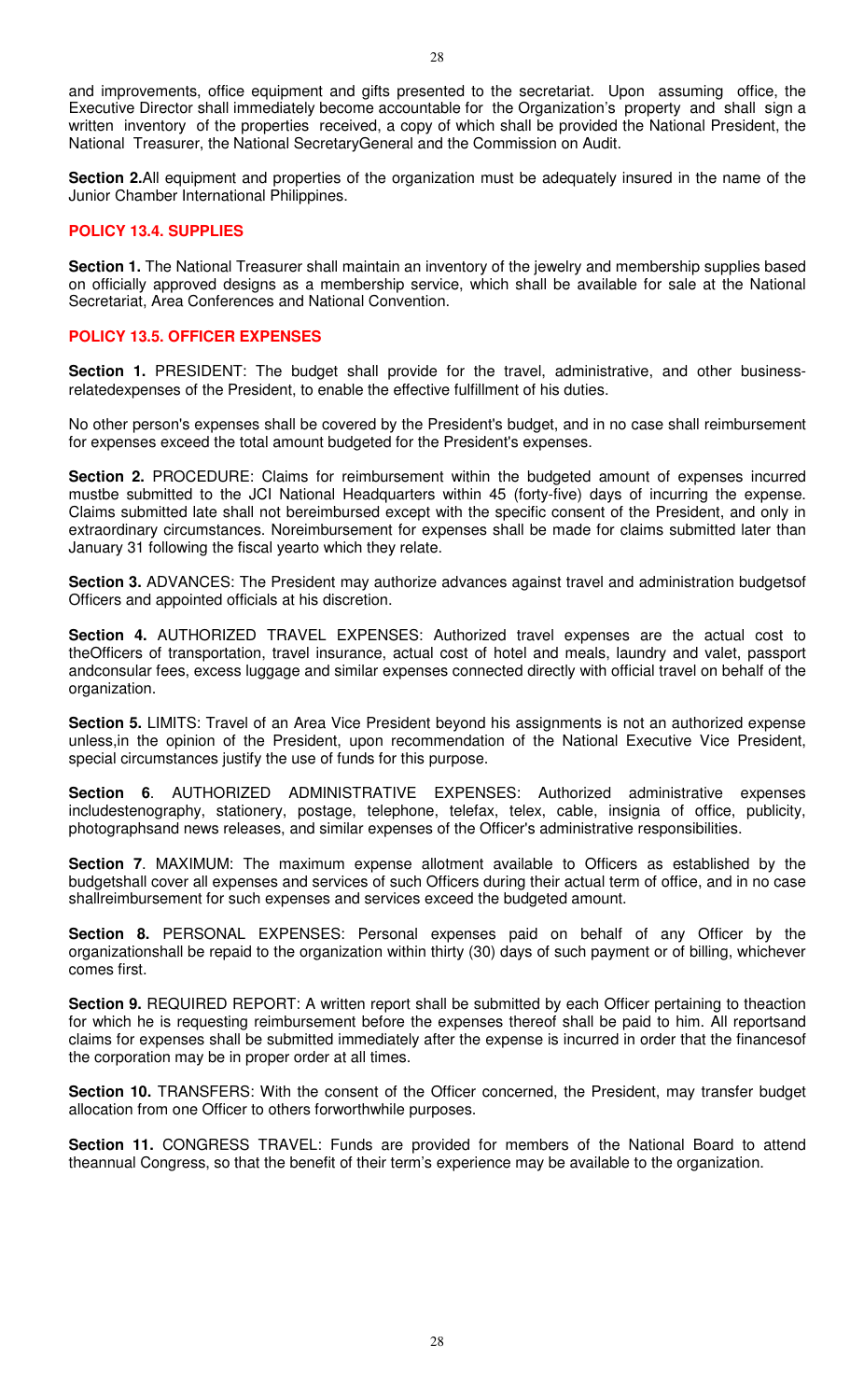# **CHAPTER XIV PROGRAM OF ACTIVITIES**

29

# **POLICY 14.1. RULES OF PROCEDURE DURING PLENARY SESSION**

The following rules and voting procedures shall be adopted during the Plenary Session of the General Assembly during National Convention and Area Conferences.

- 1) Only Chapter Presidents or Chief Delegates shall be entitled to seek recognition from the Chair for the purpose of obtaining the floor;
- 2) Any member of the delegation who wishes to seek recognition shall do so through their respective Chapter President or Chief Delegate, who shall hereby make the proper request from the Chair;
- 3) Order of Business for reports of the National Executive Director and all Commission/Committee Chairmen;
- 4) Reporting. Report out the resolution with its respective number, subject to availability of reports;
- 5) Motion. To be moved by the Commission/Committee and must be duly seconded;
- 6) Discussion. Under no circumstances shall the discussion be allowed until after the question has been moved, seconded, and stated. Grounds for or against a motion shall be stated numerically or as brief as possible;
- 7) Amendment. After discussion, amendments may be allowed. Amendments on the third degree  $(3<sup>rd</sup>)$  shall not be allowed;
- 8) Unanimous Consent. In the absence of any objection, the Chair shall declare the motion (the immediately pending question) as unanimously approved;
- 9) In case of Objection. The Chair shall put the question (the immediately pending question) to the body for voting;
- 10) Orders for Debate:
	- a) Decorum shall always be observed;
	- b) Any speaker in debate or otherwise shall first introduce himself and his chapter and shall be limited to three (3) minutes;
	- c) The Reporting Chairman or the mover shall be entitled to recapitulate or in rebuttal, speak but in no case shall it exceed three (3) minutes;
	- d) Questions asked of a speaker and answers thereto shall be addressed to the Chair;
	- e) While full debate is desirable, it should not hamper the convention from attaining its goal. The purposes and ideals for which the Junior Chamber International Philippines stand should always remain supreme in our minds and hearts;
	- f) After the question (Main Motion) has been stated by the Chair, request for leave to withdraw or modify said motion shall not be allowed, unless with consent of the body;
	- g) Voting shall be by show hands of voting delegates and thus be counted;
	- h) Calls for division of the house shall be by roll call of the chapters;
	- i) Parliamentary inquiry, request for information or question shall be addressed to the Chair;
	- j) Motion to Reconsider shall be in order only immediately after the vote to be reconsidered has been taken and no other business or question has come up or is pending and provided further that it be made by the one who voted against the prevailing resolution;
	- k) Motion to introduce a resolution not taken up by the commission shall be allowed only after Orders of the Day;
	- l) Motion to rescind or repeal an act of the Convention shall be in order after the Order of the Day is finished but before adjournment and/ or recess of the particular day's session and shall require two-thirds (2/3) votes of the General Assembly for its adoption;
	- m) The Chair is empowered, among other things, to declare a suspension of the session at anytime but shall not be for more than thirty (30) minutes, and only when the interest or general welfare of the convention so requires or to secure the most expeditious and efficient transaction of business by the convention.

### **POLICY 14.2. VOTING BASIS AND MANNER**

In Area Conferences and in the National Convention, the basis for voting in plenary sessions and at the election shall be the voting strength of LOs as certified by the National Treasurer and the Commission on Elections.

Further, the following provisions shall apply to these assemblies:

1) Plenary Sessions. LO Presidents or Chief Delegates shall represent the respective LOs in Plenary Sessions and shall cast the respective votes of their LO.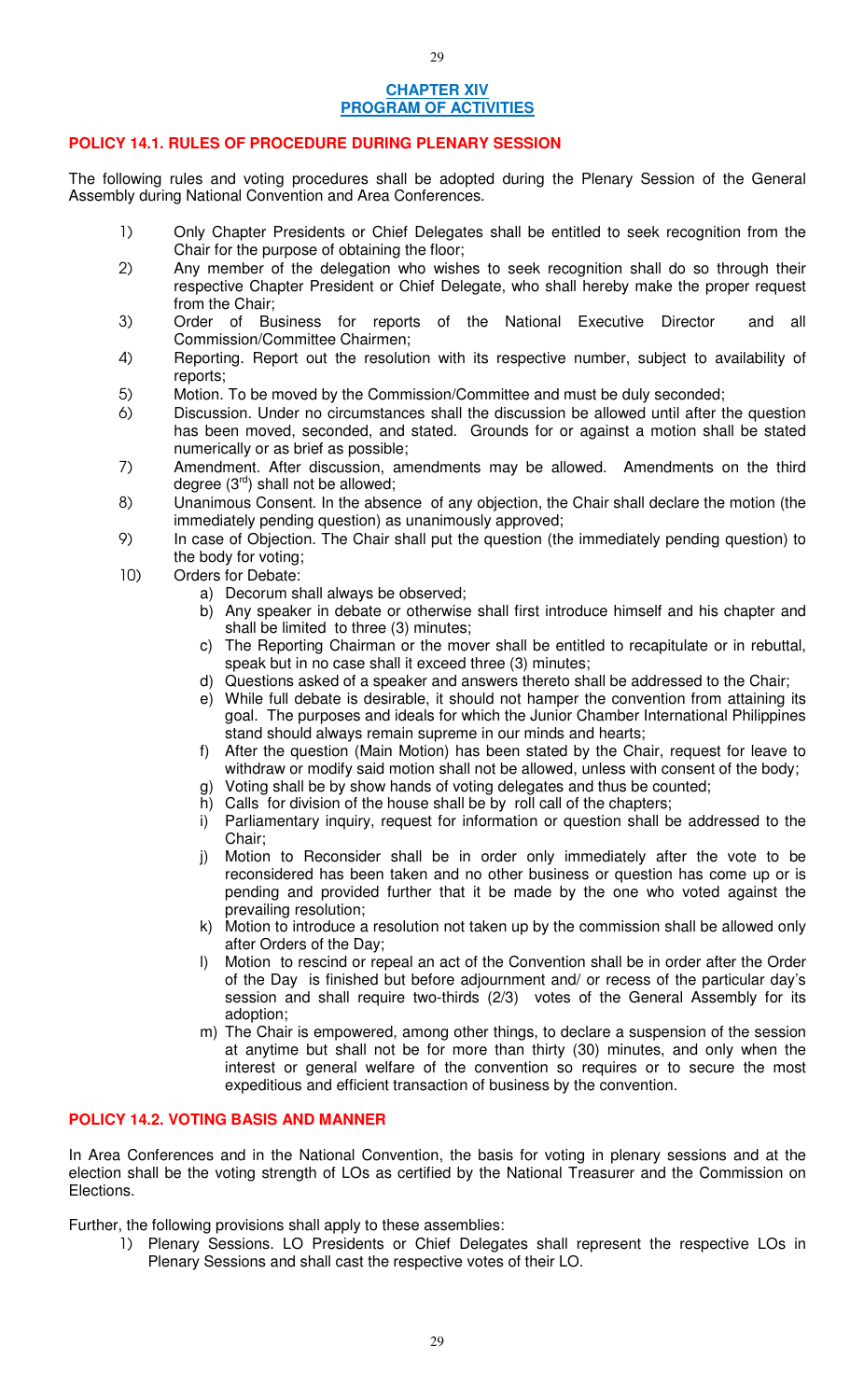2) Election. LO Presidents and their v delegates shall cast the votes of their respective LO at the election.

## **POLICY 14.3. CHAIRMAN**

The National President shall convene and preside during the National Convention. Area Conferences shall be convened and chaired by the Area Vice President of the area concerned or by such members of the National Board as may be appointed for their purpose by the National President.

# **POLICY 14.4. PROTOCOL**

A protocol manual shall be developed by this organization which shall form of this Policy Manual.

### **POLICY 14.5. INSTITUTIONALIZED PROJECTS**

**Section 1**. Institutionalized projects are activities which the NOM has committed to do on a continuing basis. Among them are the Ten Outstanding Young Men (TOYM), The Outstanding Policemen of the Philippines (TOPP), the Voice of Philippine Democracy (VOPD) and other flagship national projects as approved by the National Board. The mechanics for these projects shall form part of this Policy Manual.

**Section 2.For the purpose of accountability all appointed National Directors / National Project Chairmen for** institutionalized or any national projects of the NOM must submit a written endorsement from his/her LOand their qualification of which will be based on those what is provided in the Constitution and Constitution.

# **POLICY 14.6. TERMS OF REFERENCES**

**Section 1.**The glossary of terms used by Junior Chamber International and the NOM shall form part of this Policy Manual.

**Section 2.**All provisions pertaining to payments due to the National Organization shall be construed as turning over the amount to the JCIP, coupled by corresponding reportorial requirements and having been issued by the official receipt by the JCI Philippines headquarters. **(as amended by NB Resolution 83 -2015)**

# **POLICY 14.7.AWARDS MANUAL**

An awards manual shall be developed which shall form part of this Policy Manual.

## **CHAPTER XV POLICY MANUAL**

## **CHAPTER XIV GRIEVANCE COMMITTEE AND DISCIPLINARY BOARD**

# **POLICY 15.1. RULES OF PROCEDURE**

**Section 1.** Grievance Committee; Composition. A Grievance Committee, hereinafter referred to as the Committee, should be created heretofore, which shall be composed of the General Legal Counsel as Chairman and five (5) members coming from each area who shall have been, at the time of their appointment, a member of the Organization in good standing for the last three (3) consecutive years prior to their appointment. The appointees shall be endorsed by the respective Area Councils upon the recommendation of the AVP and concurred by the National Board for a term of one (1) year without reappointment.

**Section 2.** Jurisdiction. The Grievance Committee shall have exclusive original jurisdiction to hear and decide cases involving:

- a) Controversies arising out of inter-LO or intra-LO relations; between and among individual members; between any or all of them and the LO of which they are members, respectively; and between a LO and the NOM insofar as it concerns their affiliation or right to exist as such LO;
- b) Controversies in the election or appointment of LO officers, directors or trustees; and
- c) Controversies between any LO, individual members and the NOM as regards the interpretation, application or compliance with any of the provisions of the Constitution or By Laws and Policy Manual of the Junior Chamber International Philippines.

However, the Grievance Committee shall not only be limited to hear and decide controversies /cases herein provided but may also initiate mediation or conciliation proceedings toward amicable settlement of controversies at hand.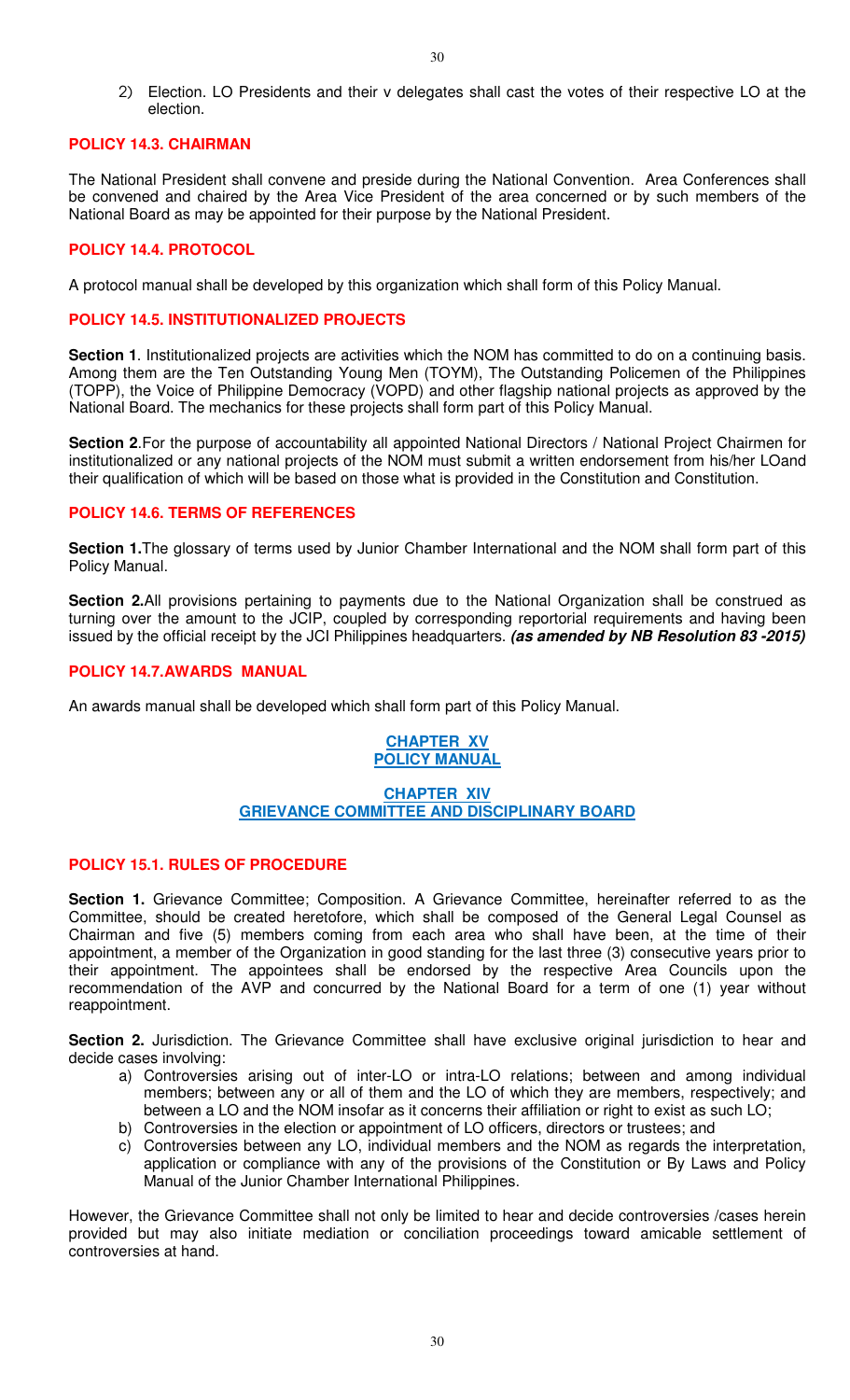**Section 3.** Who may file complaint? Only member(s) and/or LOs in good standing as defined in the Constitution and Constitution may file a complaint before the Grievance Committee.

However, the Grievance Committee may exercise its extended jurisdiction over matters pertaining solely to questions of membership in Local Organizations. **(as amended by NB Resolution 82-2015)**

**Section 4.** Complaint. The complaint shall state the relevant and material facts, the issue in controversy, and the argument(s) relied upon by the complaining party duly signed by the complainant(s) or, in the case of a LO, it shall be signed by the LO President or any member authorized by virtue of a board resolution. The name and addresses of the complainant(s) and respondent(s) must also be stated in the complaint.

**Section 5.** Where and when to file. The complaint shall be filed in six (6) legible copies together with the supporting documents, if any, with the JCIP Secretariat either personally or by registered mail, with the payment of a filing fee in the amount of FIFTEEN THOUSAND PESOS (P15,000.00), for Category I LOs, TEN THOUSAND PESOS (P10,000.00), for Category II LOs, FIVE THOUSAND PESOS (P5,000.00) for Category III LOs and ONE THOUSAND PESOS (P1,000.00), for each individual member up to a maximum of FIVE THOUSAND PESOS (P5,000.00), Philippine currency.

The complaint must be filed within two (2) months from the date of occurrence of the controversy, or from the date of the election or appointment of the officer concerned. Otherwise, the controversy shall no longer be entertained by the Committee.

**Section 6.** Order. Upon the filing of the complaint, the Committee shall thereafter issue an order directing or requiring the respondent(s) to file his answer thereto within fifteen (15) days from receipt thereof.

Section 7. Answer. Upon being served of the order, the respondent(s) must answer within fifteen (15) days from the receipt, setting forth all his defenses and arguments on the controversy duly signed by the respondent(s), or in the case of a LO, by the President or any member authorized by virtue of a board resolution. Failure of the respondent(s) to file its answer(s) within the period prescribed shall be construed as a waiver on the part of the respondent(s) to refute the allegations and arguments in the complaint, and the dispute shall thereafter be deemed submitted for resolution by the Committee.

**Section 8.** Motion for Postponement. To forestall delay in the swift disposition of disputes before the Committee, no motion for postponement shall be allowed except, for compelling reasons, as may be determined by the Committee.

**Section 9.** Resolutions: Hearing when ordered. Should the Committee find, upon a consideration of all the pleadings and other documents, that a resolution may be rendered thereon without need of a formal hearing, it may proceed to render a resolution not later than fifteen (15) days from the submission of the answer or position statement of the parties, if any.

In cases where the Committee deems it necessary to hold a hearing to clarify specific factual matters before rendering a resolution, they shall set the case for hearing for this purpose. At such hearing, witnesses whose affidavits were previously submitted, as required by the Committee, may be asked clarificatory questions by the complainant(s) and by the Committee, and may be cross-examined by the adverse party. The order setting the case for hearing shall specify the witnesses who shall be called to testify and the matters on which their examination shall deal on.

The Grievance Committee members may conduct an on-line meeting to take up preliminary matters on cases filed for resolution in order to reduce operational costs. This includes, but shall not be limited to, issuing an order directing or requiring the respondent(s) to file his/their answer/s **(amended by NB Resolution No. 113 s. 2014)**

All disputes shall be heard by the Committee en banc and shall de decided upon by a majority vote of all the members of the Committee.

**Section 10.** Appeal. The resolution of the Committee shall be appealable to the National Board through the General Legal Counsel (GLC) within a non-extendible period of fifteen (15) days from receipt of such resolution by filing an appeal brief or memorandum in five (5) legible copies with the Office of the General Legal Counsel and furnishing one (1) legible copy to each of the appellee(s) who, within a non-extendible period of fifteen (15) days from receipt thereof may file his appellee(s) brief.

The General Legal Counsel shall, within fifteen (15) days from receipt of the parties' respective appeal brief or memorandum, forward his findings, conclusions and recommendations of the appealed resolution to the National Board. The decision of the National Board shall be final and unappealable and shall constitute a bar or res judicata to another action or complaint of the same nature and ground filed against the same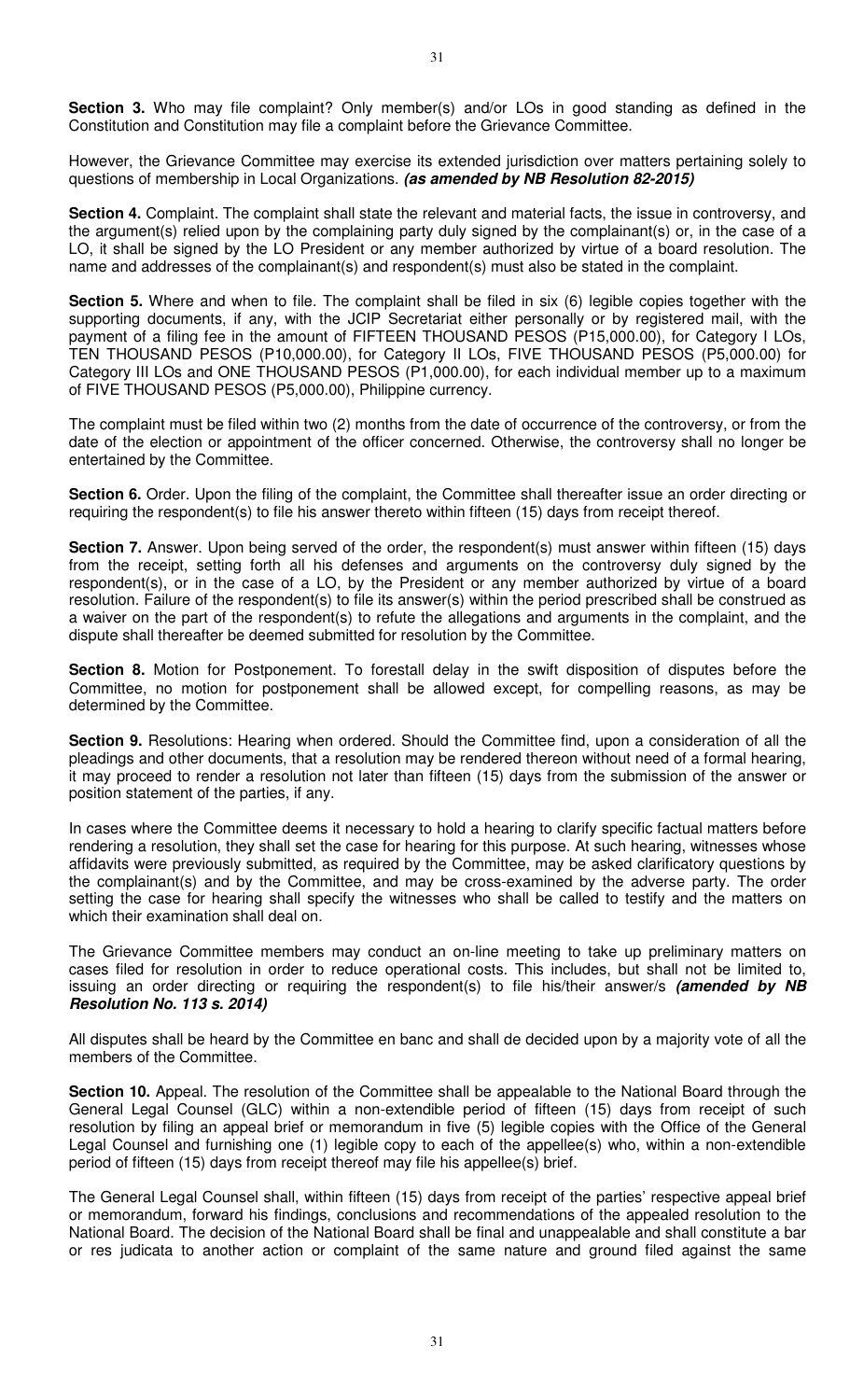respondent(s). Provided, that failure to file an appeal brief or memorandum with the General Legal Counsel within the time fixed herein shall render the decision of the Committee final and executory.

**Section 11.**Liberal Construction. All pleadings and these rules shall be liberally construed to the end that all matters of controversy may be appropriately resolved and/or settled.

**Section 12.**Effectivity. This rules of Procedure shall take effect immediately upon approval by the National Board and shall thereafter, form part of the Policy Manual of the Junior Chamber International Philippines, Inc.

## **POLICY 15.2. RULES OF PROCEDURE FOR DISCIPLINARY BOARD**

**Section 1.** Disciplinary Board. The National Board shall, in addition to their duties as provided for in Section 7 of Article V of the Constitution, also sit as the Disciplinary Board with the National President as the Chairman.

**Section 2.** Grounds. The following shall be the grounds for disciplinary action, to wit:

- a) The malfeasance, misfeasance or nonfeasance committed by members of the National Board, members of the Constitutional Commissions and any appointive national officer of the Organization;
- b) Violation of the Constitution or Policy Manual, conviction of any crime involving moral turpitude, dereliction of duty or conduct inimical to the interests of the Organization committed by members of the National Board, elective or appointive; members of the Constitutional Commissions, National Director or Chairman;
- c) Violation of the Constitution or Policy Manual by any LO or individual member of the Organization;
- d) Assault, insubordination, disrespect and all other unlawful and offensive conduct and behavior committed upon the person and/or office of the National Officer(s) by any LO(s) and/or individual members of the Organization; and,
- e) All other violations or acts that seriously affect the interest, dignity and integrity of the Organization and its officers;

**Section 3**. How initiated. The National Board may, motu propio, or upon written petition by any individual member or LO in good standing.

**Section 4.**Petition. The petition shall state the specific and relevant acts committed by the national officer, chapter or member concerned which are grounds for disciplinary action. The petition shall be duly signed by the petitioner(s) or, in the case of a LO, it shall be signed by the LO President or any member authorized by virtue of a board resolution. The name and addresses of the petitioner(s) and the respondent(s) must also be specifically indicated in the petitioner.

**Section 5.**Where to file; Order. The petitioner shall file such petition in five (5) legible copies together with the supporting documents, if any, with the JCIP Secretariat either personally or by registered mail. Upon receipt of the petition, the National Secretary General shall thereafter immediately issue an order directing or requiring the respondent(s) to file his answer thereto within fifteen (15) days from receipt thereof.

**Section 6.** Answer. Upon being served of the order, the respondent(s) must answer with fifteen (15) days from receipt setting forth all his defenses and arguments duly signed by the respondent(s) under oath attaching therewith all affidavits of his witnesses and other documentary evidences. Failure of the respondent(s) to file its answer(s) within the period prescribed shall be construed as a waiver on the part of the respondent(s) to refute the allegations in the petition, and the dispute shall thereafter be deemed submitted for resolution by the National Board.

**Section 7.** Hearing. Upon receipt of the answer of the respondent(s), the case shall be scheduled for hearing with proper notices to the parties. Parties may bring their counsel, if they so desire.

At such hearing, witnesses whose affidavits were previously submitted, may be asked clarificatory questions by the petitioner(s) and by the Board, and may be cross-examined by the respondent(s). The order setting the case for hearing shall specify the witnesses who shall be called to testify and the matters on which their examination shall deal.

All cases shall be heard by the Board en banc and shall de decided upon by a majority vote of all the members of the Disciplinary Board.

**Section 8.** Motion for Postponement. To forestall delay in the swift disposition of cases before the Board, no motion for postponement shall be allowed except, for compelling reasons as may be determined by the Committee.